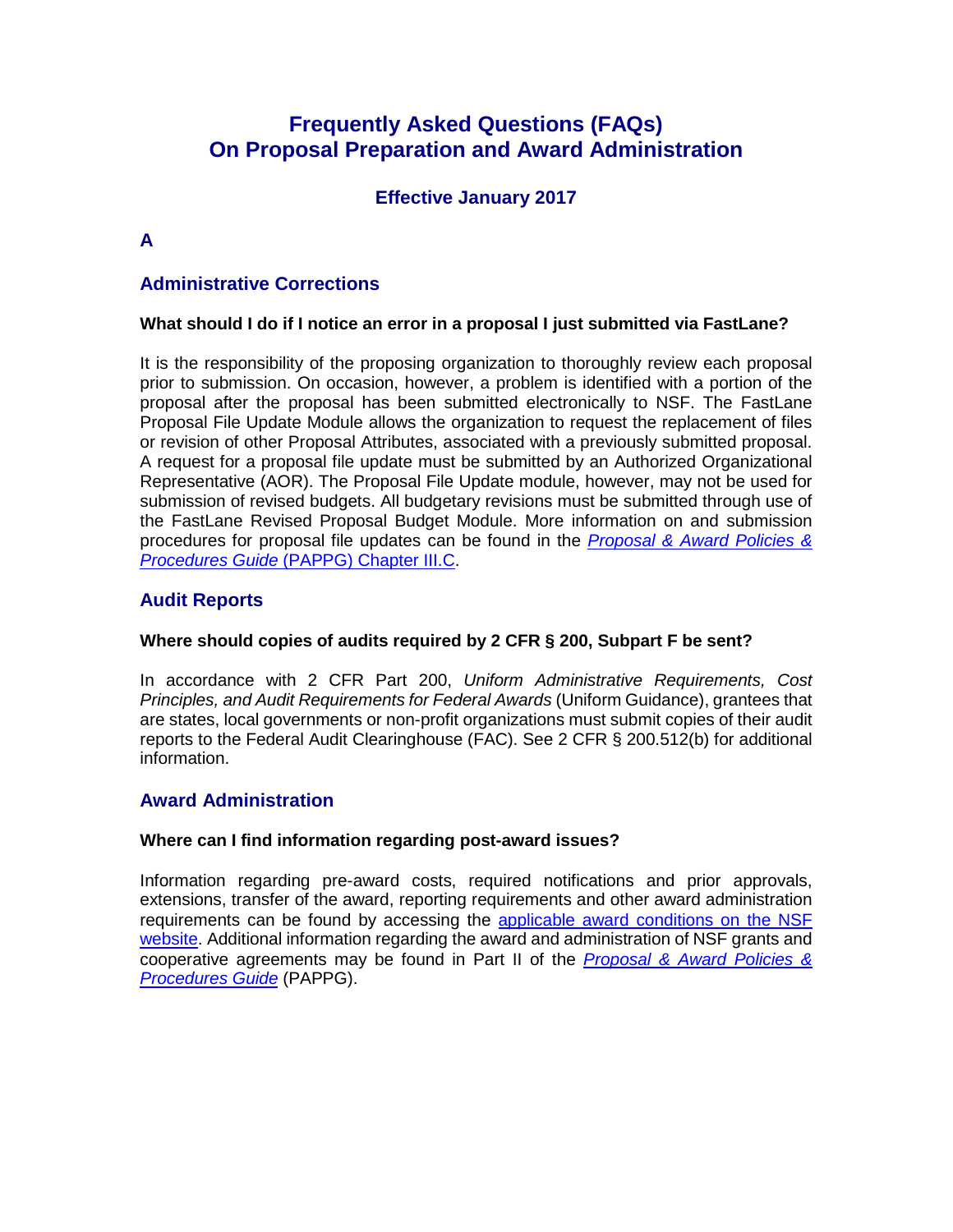## **Biographical Sketches**

**Instructions for the Biographical Sketch(es), Products section indicate that "acceptable products must be citable and accessible." Accessibility may be difficult to accomplish in the case of manuscripts submitted or accepted for publication and other documents and materials. Access may need to be provided through organizational or personal websites. Will that be sufficient to meet the proposal submission requirements?** 

The language was changed from "publications" to "products" in order to allow proposers to receive appropriate credit for research products that may not be traditional publications. The requirement that all products be "citable and accessible" is not a submission requirement, in the sense of blocking a proposal from consideration, but a definition of the standard to which proposers should adhere. It was introduced because of experience with citations that are not readily available, including web references that are inaccessible or out of date, and is intended to indicate that such mistakes have demonstrably downgraded a proposal in the judgment of reviewers. References to websites, even private ones, are appropriate, provided that the site is available for a reasonable percentage of the time. Such material is often the best way to demonstrate the applicant's ability to carry out the project.

#### **For Biographical Sketch(es), now that "Publications" has become "Products," are proposers still limited to the same number of Products as they were Publications?**

Yes. The proposer may include up to five products most closely related to the proposed project and up to five other significant products, whether or not related to the proposed project.

## **C**

## **Categories of Funding Opportunities**

#### **What types of mechanisms does NSF use to generate proposals? In what scenario is each mechanism used?**

NSF utilizes a variety of mechanisms to generate proposals. There are four categories of funding opportunities: Dear Colleague Letters, Program Descriptions, Program Announcements and Program Solicitations. For a description of each category and further information, see [PAPPG Chapter I.C.](https://www.nsf.gov/pubs/policydocs/pappg17_1/pappg_1.jsp#IC)

### **CFDA Numbers**

#### **What is the CFDA number and where can a proposer find it?**

The Catalog of Federal Domestic Assistance (CFDA) profiles all Federal grant programs and is jointly issued by the Office of Management and Budget (OMB) and the General Services Administration (GSA). The [Catalog](https://www.cfda.gov/) is available for reference in the Government documents section of most major libraries and in the offices of state and local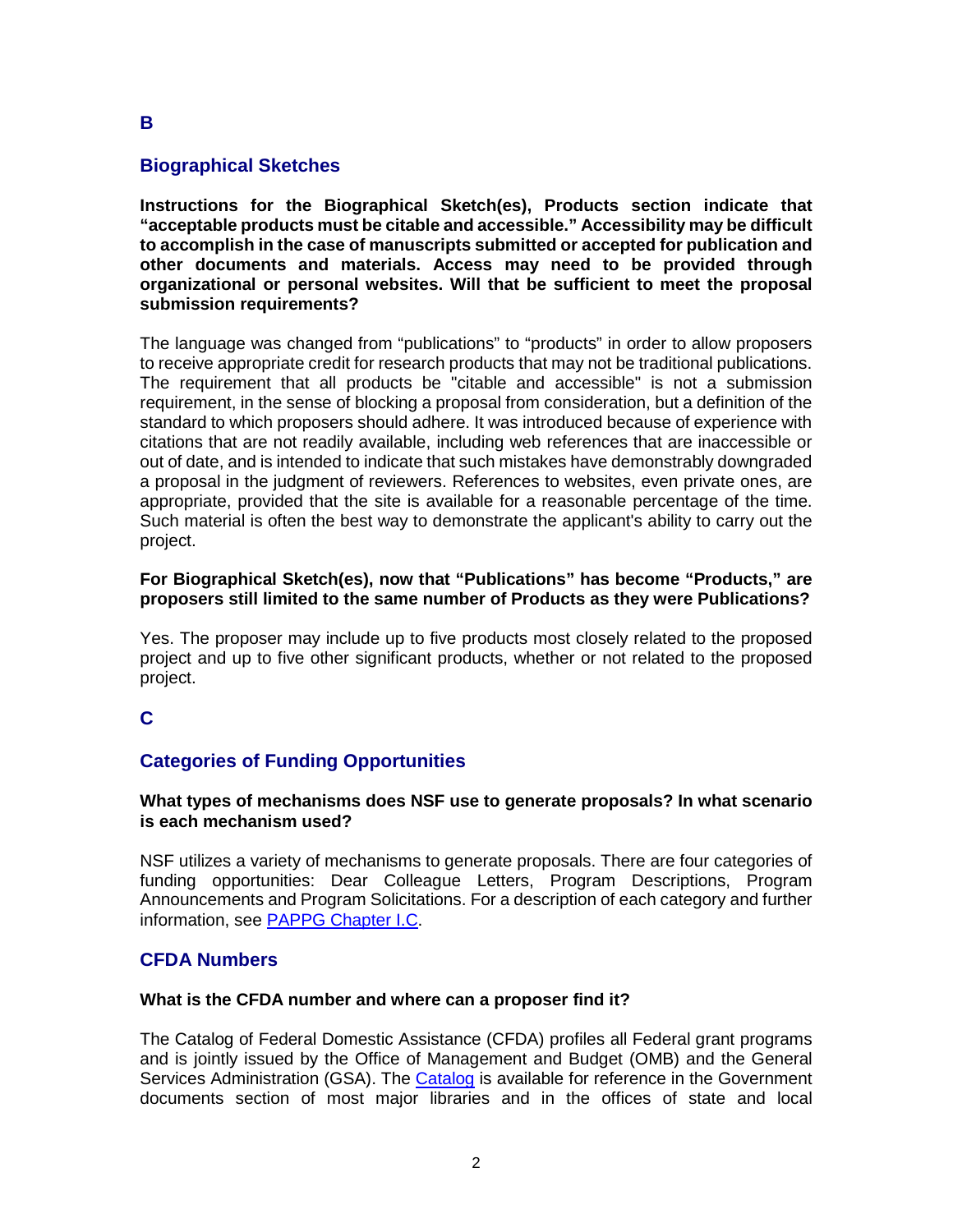governments. The CFDA number is important for tracking and audit purposes. The applicable CFDA number is identified in the Summary section of NSF program announcements and solicitations. A complete listing of [NSF CFDA numbers,](http://www.nsf.gov/bfa/dias/policy/cfda.jsp) by Division, is included on the DIAS[/Policy Office website.](http://www.nsf.gov/bfa/dias/policy/)

## **Collaborative Proposals**

#### **What is a collaborative proposal?**

A collaborative proposal is one in which investigators from two or more organizations wish to collaborate on a unified research project. Collaborative proposals may be submitted to NSF in one of two methods: as a single proposal, in which a single award is being requested (with subawards administered by the lead organization); or by simultaneous submission of proposals from different organizations, with each organization requesting a separate award. **All components** of the collaborative proposal must meet any established deadline, and, failure to do so may result in the entire collaborative proposal being returned without review. [PAPPG Chapter II.D.3](https://www.nsf.gov/pubs/policydocs/pappg17_1/pappg_2.jsp#IID3) contains additional information and instructions regarding collaborative proposals.

## **Concurrent Proposals**

#### **Can a proposer submit the same proposal to different organizations within NSF for simultaneous review?**

Only one submission should be provided to NSF even if review by multiple programs is envisioned. Proposers may indicate on the Cover Sheet which NSF organizational unit(s) they believe would be most appropriate for proposal review. However, NSF will determine which program will evaluate each proposal. The submission of duplicate or substantially similar proposals concurrently for review by more than one program without prior NSF approval may result in the return of the redundant proposal(s). (Reference [PAPPG](https://www.nsf.gov/pubs/policydocs/pappg17_1/pappg_4.jsp#IVB)  [Chapter IV.B\)](https://www.nsf.gov/pubs/policydocs/pappg17_1/pappg_4.jsp#IVB).

#### **Can the same proposal submitted to NSF be submitted to other agencies for simultaneous review?**

Generally, proposals may be submitted to other agencies for simultaneous review. Research proposals (not proposals for conferences or workshops) to the Biological Sciences Directorate, however, cannot be duplicates of proposals to any other Federal agency for simultaneous consideration. The only exceptions to the rule for research proposals submitted to the Biological Sciences Directorate are: (1) when the proposers and program managers at relevant Federal agencies have previously agreed to joint review and possible joint funding of the proposal; or (2) proposals for PIs who are beginning investigators (individuals who have not been a principal investigator (PI) or coprincipal investigator (co-PI) on a Federally funded award with the exception of doctoral dissertation, postdoctoral fellowship, or research planning grants). For proposers who qualify under this latter exception, the box for "Beginning Investigator" must be checked on the proposal Cover Sheet. (Reference [PAPPG Chapter II.D.2\)](https://www.nsf.gov/pubs/policydocs/pappg17_1/pappg_2.jsp#IID2).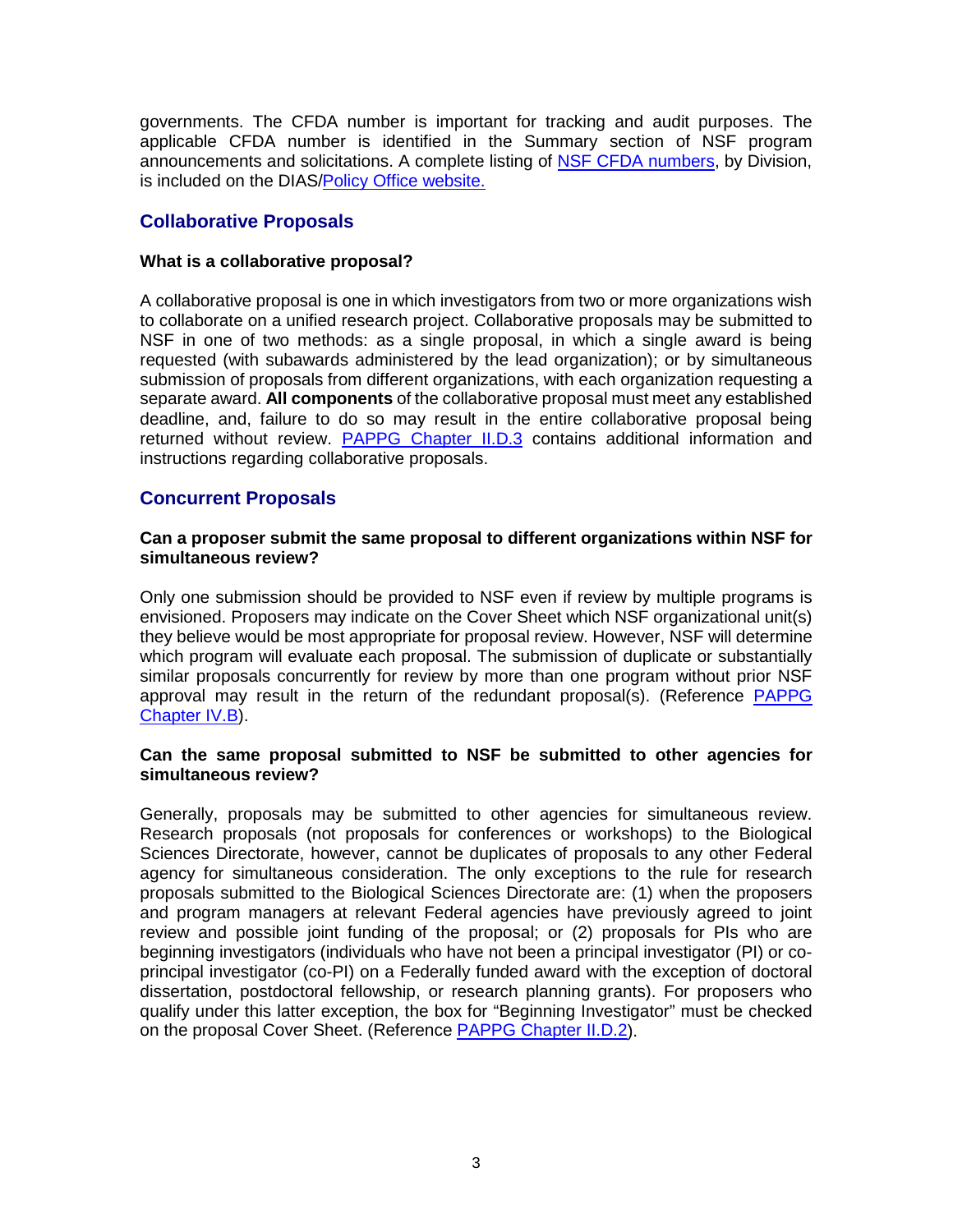## **Conference, Symposia and Workshop Proposals**

### **Can I submit a proposal for NSF funding to conduct a conference, symposia or workshop?**

NSF supports conferences, symposia and workshops in special areas of science and engineering that bring experts together to discuss recent research or education findings or to expose other researchers or students to new research and education techniques. Requests generally should be made at least a year in advance of the scheduled date. See [PAPPG Chapter II.E.7](https://www.nsf.gov/pubs/policydocs/pappg17_1/pappg_2.jsp#IIE7) for additional information. Conferences or meetings, including the facilities in which they are held, funded in whole or in part with NSF funds, must be accessible to participants with disabilities.

#### **Should I include conference speaker fees in the participant support costs section of the budget?**

The participant support category of the budget is for the support of participants or trainees only. Speakers and trainers are not considered participants in the conference/ training event, therefore, the cost of speakers or trainers should not be included in the participant support cost section of the budget.

## **Confidential Budgetary Information**

#### **How do I indicate in my proposal if I do not want salary information to be released to people outside the Government?**

The proposing organization may request that salary data on senior personnel not be released to persons outside the Government during the review process. In such cases, the item for senior personnel salaries in the proposal budget may appear as a single figure and the person-months represented by that amount omitted. If this option is exercised, senior personnel salaries and person-months must be itemized in a separate statement, and forwarded to NSF in accordance with the instructions specified in th[e PAPPG Chapter](https://www.nsf.gov/pubs/policydocs/pappg17_1/pappg_1.jsp#IID1)  [II.D.1,](https://www.nsf.gov/pubs/policydocs/pappg17_1/pappg_1.jsp#IID1) *Proprietary or Privileged Information*.

### **Consultant Rate**

#### **Is there a limitation on payments to consultants under NSF awards?**

No, there is no limitation on payments to consultants under NSF awards. Payment for consultant services should be comparable to the normal or customary fees charged and received by the consultant for comparable services, especially on non-Government contracts and grants. See PAPPG Chapter II.C.2. $q(vi)(c)$  and 2 CFR § 200.459, Professional Services, for additional information.

## **Cost Sharing**

#### **Where can I find more information on NSF's cost sharing policy?**

The National Science Board issued a report entitled "*[Investing in the Future: NSF](http://www.nsf.gov/nsb/publications/pub_summ.jsp?ods_key=nsb0920) Cost [Sharing Policies for a Robust Federal Research Enterprise"](http://www.nsf.gov/nsb/publications/pub_summ.jsp?ods_key=nsb0920)* (NSB 09-20, August 3, 2009),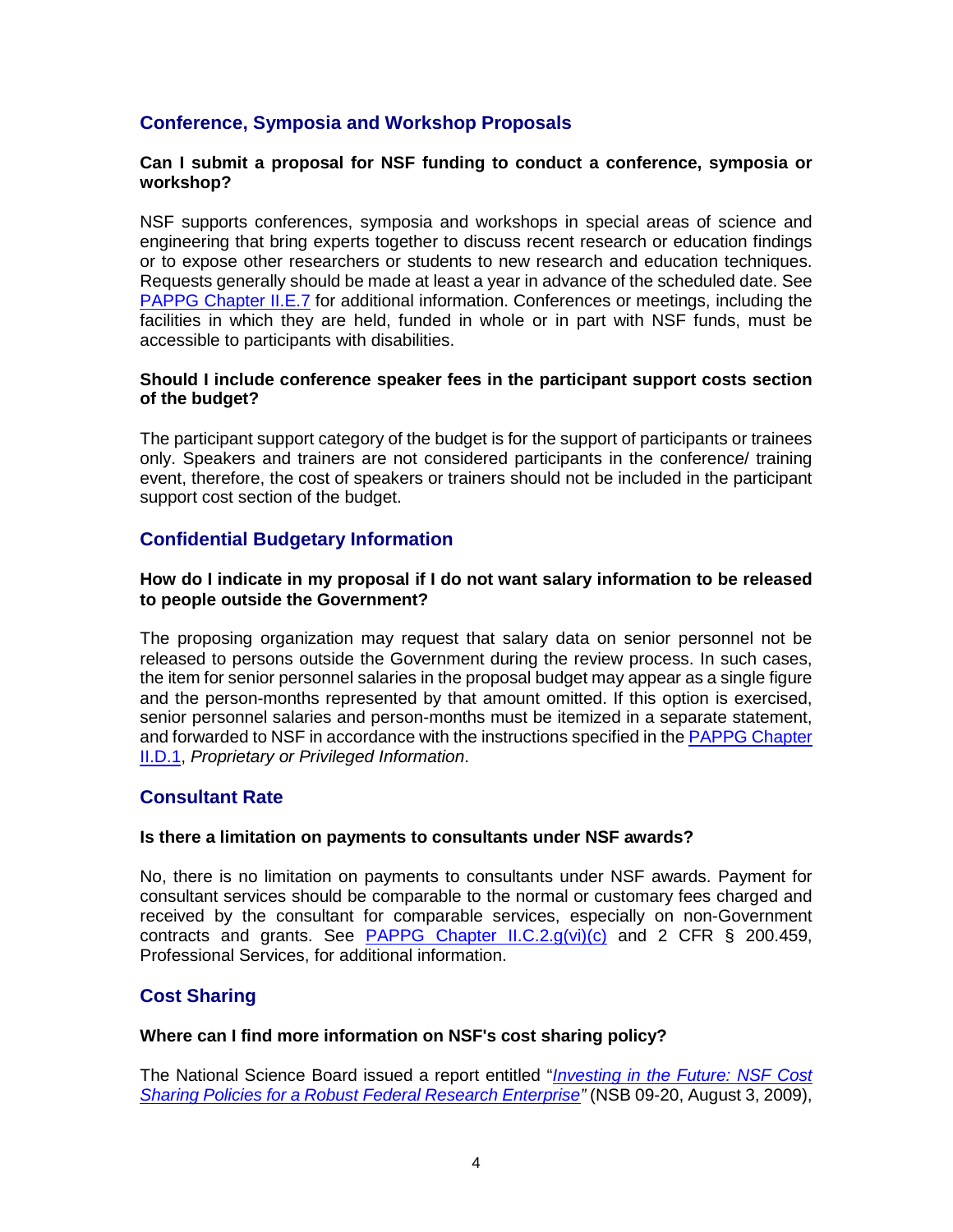which contained eight recommendations for NSF regarding cost sharing. In implementation of the Board's recommendations, NSF's revised guidance (see [PAPPG](https://www.nsf.gov/pubs/policydocs/pappg17_1/pappg_2.jsp#IIC2gxii)  [Chapter II.C.2.g\(xii\)\)](https://www.nsf.gov/pubs/policydocs/pappg17_1/pappg_2.jsp#IIC2gxii) is as follows:

- Except where required by a program solicitation, inclusion of voluntary committed cost sharing is prohibited.
- When cost sharing is required by the Foundation, included on Line M of the proposal budget and accepted by NSF, the commitment of funds becomes legally binding and is subject to audit. Failure to provide the level of cost sharing required by the NSF solicitation and reflected in the approved award budget may result in termination of the NSF award, disallowance of award costs and/or refund of award funds to NSF by the grantee.

More information can be found in [PAPPG Chapter II.C.2.g\(xii\)](https://www.nsf.gov/pubs/policydocs/pappg17_1/pappg_2.jsp#IIC2gxii) and [Chapter VII.C.](https://www.nsf.gov/pubs/policydocs/pappg17_1/pappg_7.jsp#VIIC)

**The** *Proposal & Award Policies & Procedures Guide* **(PAPPG) Chapter II.C.2.g.(viii) states that, "Except where specifically identified in an NSF program solicitation, the applicable US Federally negotiated indirect cost rate(s) must be used in computing indirect costs (F&A) for a proposal." Does this mean that organizations cannot request a reduced or waived rate because this would constitute voluntary committed cost sharing?**

Yes. Unless required by an NSF program solicitation, the organization's current negotiated indirect cost rate agreement must be used in computing indirect costs for a proposal. Otherwise, foregoing full indirect cost rate recovery would be considered voluntary committed cost sharing and is therefore prohibited by NSF.

#### **What is the distinction between voluntary committed cost sharing and voluntary uncommitted cost sharing?**

As stipulated in 2 CFR § 200.99, "Voluntary committed cost sharing means cost sharing specifically pledged on a voluntary basis in the proposal's budget or the Federal award on the part of the non-Federal entity and that becomes a binding requirement of Federal award." As such, to be considered voluntary committed cost sharing, the amount must appear on the NSF proposal budget and be specifically identified in the approved NSF budget (inclusion in the budget justification also meets this definition). Unless cost sharing is required by a specific NSF program, inclusion of voluntary committed cost sharing is prohibited and Line M on the proposal budget will not be available for use by the proposer. NSF Program Officers are not authorized to impose or encourage cost sharing unless such requirements are explicitly included in the program solicitation. A complete listing of NSF programs that require cost sharing is available on the NSF website at: [http://www.nsf.gov/bfa/dias/policy/.](http://www.nsf.gov/bfa/dias/policy/)

In order for NSF, and its reviewers, to assess the scope of a proposed project, all organizational resources necessary for, and available to, a project must be described in the Facilities, Equipment and Other Resources section of the proposal (see [PAPPG](https://www.nsf.gov/pubs/policydocs/pappg17_1/pappg_2.jsp#IIC2i)  [Chapter II.C.2.i](https://www.nsf.gov/pubs/policydocs/pappg17_1/pappg_2.jsp#IIC2i) for further information). While not required by NSF, the grantee may, at their own discretion, continue to contribute voluntary uncommitted cost sharing to NSFsponsored projects. As noted above, however, these resources are not auditable by NSF and should not be included in the proposal budget or budget justification.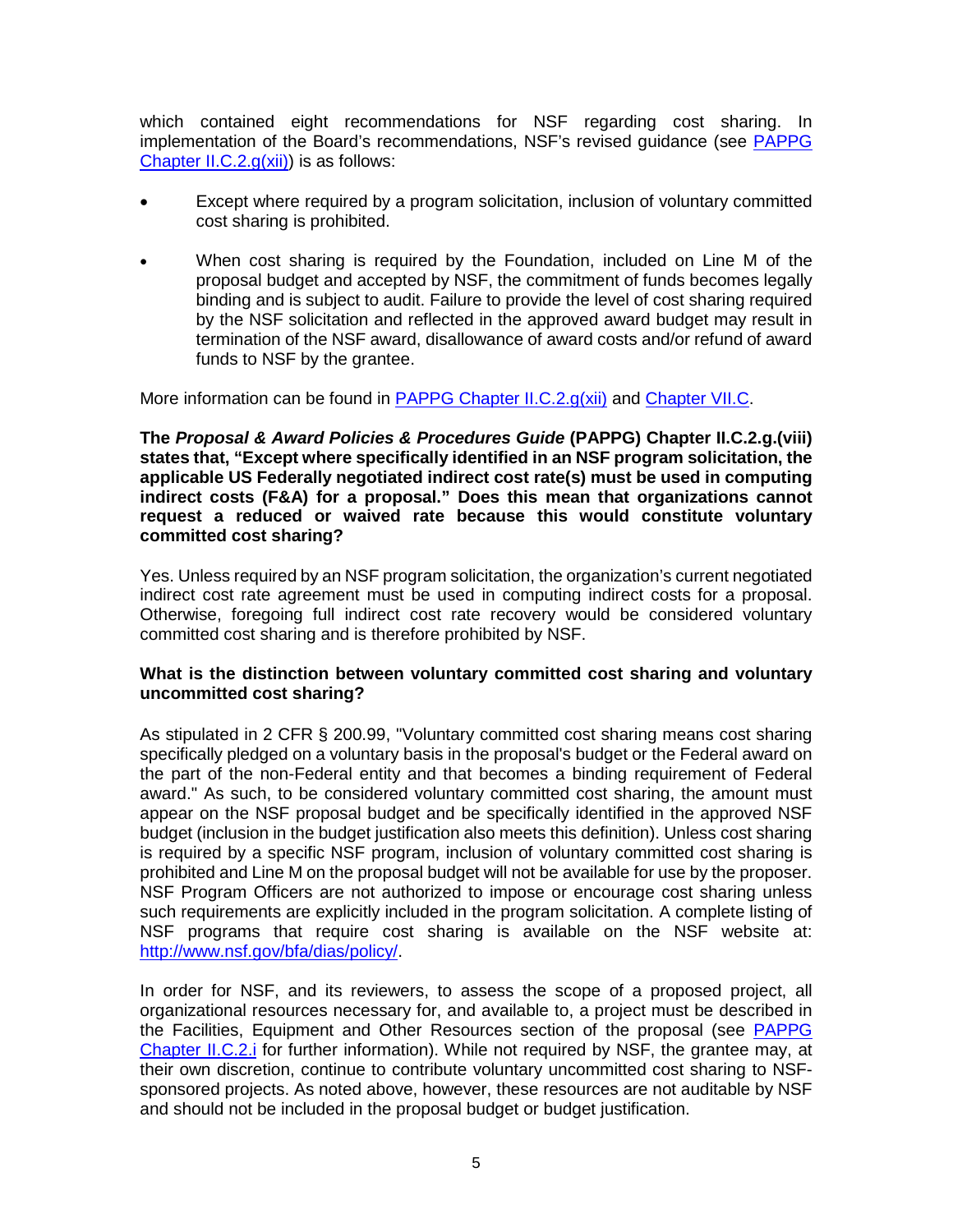### **Where can the PI describe the time they'll spend if they don't request salary?**

The Facilities, Equipment and Other Resources section should contain an aggregated description of the resources that the organization will provide to the project (both physical and personnel), should it be funded. The description should be narrative in nature and must not include any quantifiable financial information.

## **D**

## **Data Management Plan**

#### **Where can I find more information about the requirement for a data management plan?**

[PAPPG Chapter](https://www.nsf.gov/pubs/policydocs/pappg17_1/pappg_2.jsp#IIC2j) II.C.2.j reflects NSF's long standing data policy. All proposals must describe plans for data management and sharing of the products of research, or assert the absence of the need for such plans. FastLane will not permit submission of a proposal that is missing a Data Management Plan. The Data Management Plan will be reviewed as part of the intellectual merit or broader impacts of the proposal, or both, as appropriate.

#### **For a separately submitted collaborative proposal, do non-lead organizations need to submit a data management plan?**

No. The lead organization should submit one data management plan for all the collaborating organizations. A non-lead organization does not need to submit a data management plan for a separately submitted collaborative proposal. More information can be found in [PAPPG Chapter II.D.3.](https://www.nsf.gov/pubs/policydocs/pappg17_1/pappg_2.jsp#IID3)

### **Deviation Authorization**

#### **What is the process for requesting authorization of a deviation from the** *PAPPG* **proposal preparation instructions?**

Deviations from NSF proposal preparation and processing instructions may be authorized in one of two ways:

1. through specification of different requirements in an NSF solicitation; or

2. by the written approval of the cognizant NSF Assistant Director/Office Head or designee. These approvals to deviate from NSF proposal preparation instructions may cover a particular program or programs or, in rare instances, an "individual" deviation for a particular proposal.

Proposers may deviate from these instructions only to the extent authorized. Proposals must include an authorization to deviate from standard NSF proposal preparation instructions in one of the following ways as appropriate: (a) by identifying the solicitation number that authorized the deviation in the appropriate block on the Cover Sheet; or (b) for individual deviations, by identifying the name, date and title of the NSF official authorizing the deviation. (Reference [PAPPG Chapter II.A\)](https://www.nsf.gov/pubs/policydocs/pappg17_1/pappg_2.jsp#IIA).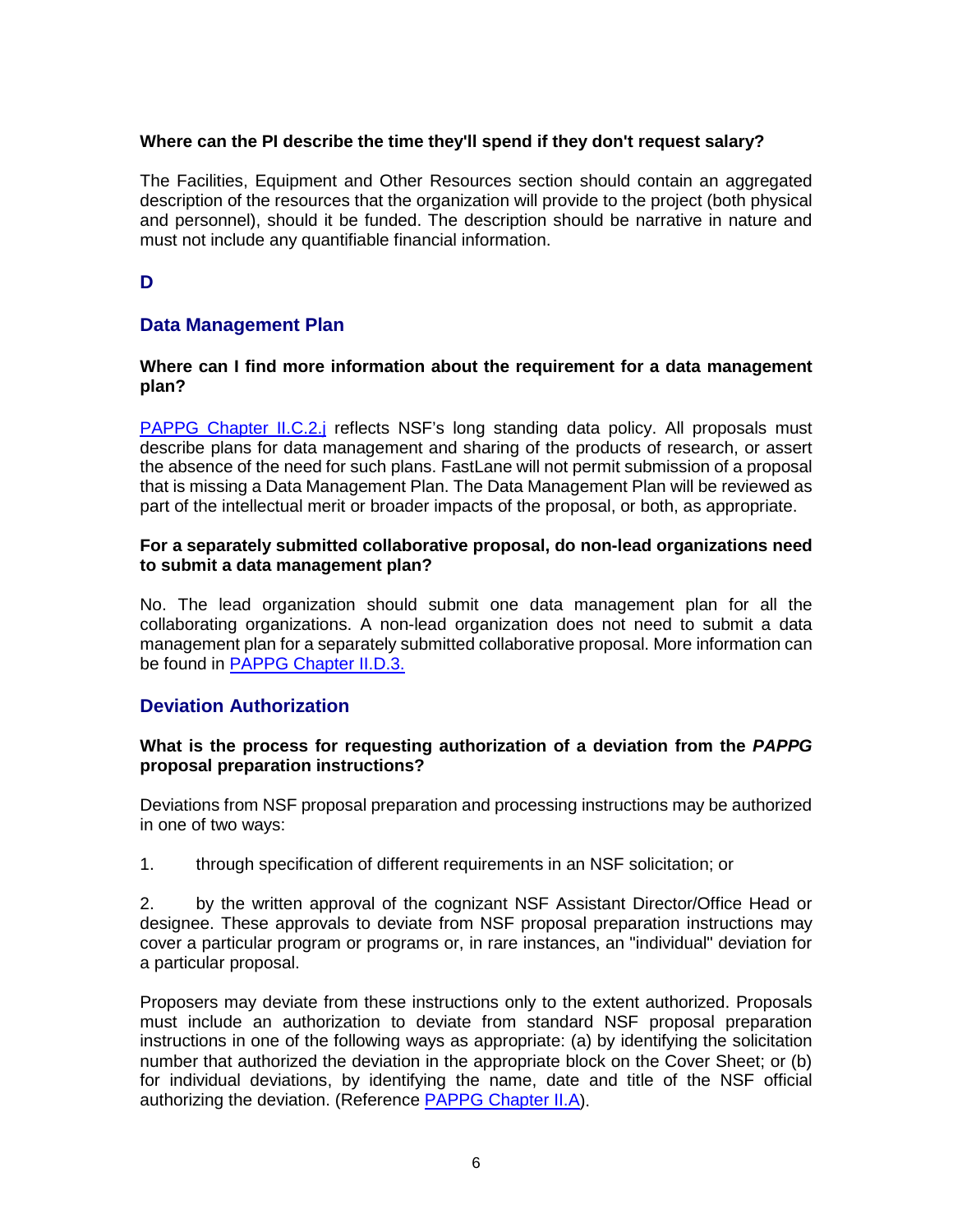## **Drug-Free Workplace Certification**

## **Where can I find the complete text of the Drug-Free Workplace Certification?**

The full text of the Drug-Free Workplace Certification can be found in [PAPPG Exhibit II-3.](https://www.nsf.gov/pubs/policydocs/pappg17_1/pappg_2.jsp#2ex3)

**E**

# **EArly-concept Grants for Exploratory Research (EAGER)**

#### **What is an EAGER proposal, and where can I find information about submitting this type of proposal?**

The EAGER type of proposal may be used to support exploratory work in its early stages on untested, but potentially transformative, research ideas or approaches. This work may be considered especially "high risk-high payoff" in the sense that it, for example, involves radically different approaches, applies new expertise, or engages novel disciplinary or interdisciplinary perspectives. These exploratory proposals may also be submitted directly to an NSF program, but the EAGER type of proposal should not be used for projects that are appropriate for submission as "regular" (i.e., non-EAGER) NSF proposals. PI(s) must contact the NSF Program Officer(s) whose expertise is most germane to the proposal topic prior to submission of an EAGER proposal. This will aid in determining the appropriateness of the work for consideration under the EAGER program; this suitability must be assessed early in the process.

More information about the EAGER program can be found in PAPPG [Chapter II.E.2.](https://www.nsf.gov/pubs/policydocs/pappg17_1/pappg_2.jsp#IIE2)

## **Electronic Submission**

### **Am I required to use FastLane to prepare and submit my proposal to NSF?**

Unless otherwise specified in the program solicitation, proposers may opt to submit a proposal electronically either via Grants.gov or via the NSF FastLane system.

Grants.gov provides a single Government-wide portal for finding and applying for Federal grants online. In determining which method to utilize in the electronic preparation and submission of a proposal, proposers should be aware that all collaborative proposals submitted as separate submissions from multiple organizations must be submitted via the [NSF FastLane](https://www.fastlane.nsf.gov/) system. [PAPPG Chapter II.D.3](https://www.nsf.gov/pubs/policydocs/pappg17_1/pappg_2.jsp#IID3) provides additional information on collaborative proposals.

For proposers who cannot submit electronically, a deviation must be approved in advance of submission of the paper proposal in accordance with [PAPPG Chapter II.A.](https://www.nsf.gov/pubs/policydocs/pappg17_1/pappg_2.jsp#IIA)

#### **Must the awardee organization code and the Data Universal Numbering System (DUNS) number be entered on the proposal Cover Sheet?**

The awardee organization name, address, DUNS number and Employer Identification Number/Taxpayer Identification Number are derived from the login information and therefore do not need to manually be entered when preparing the Cover Sheet.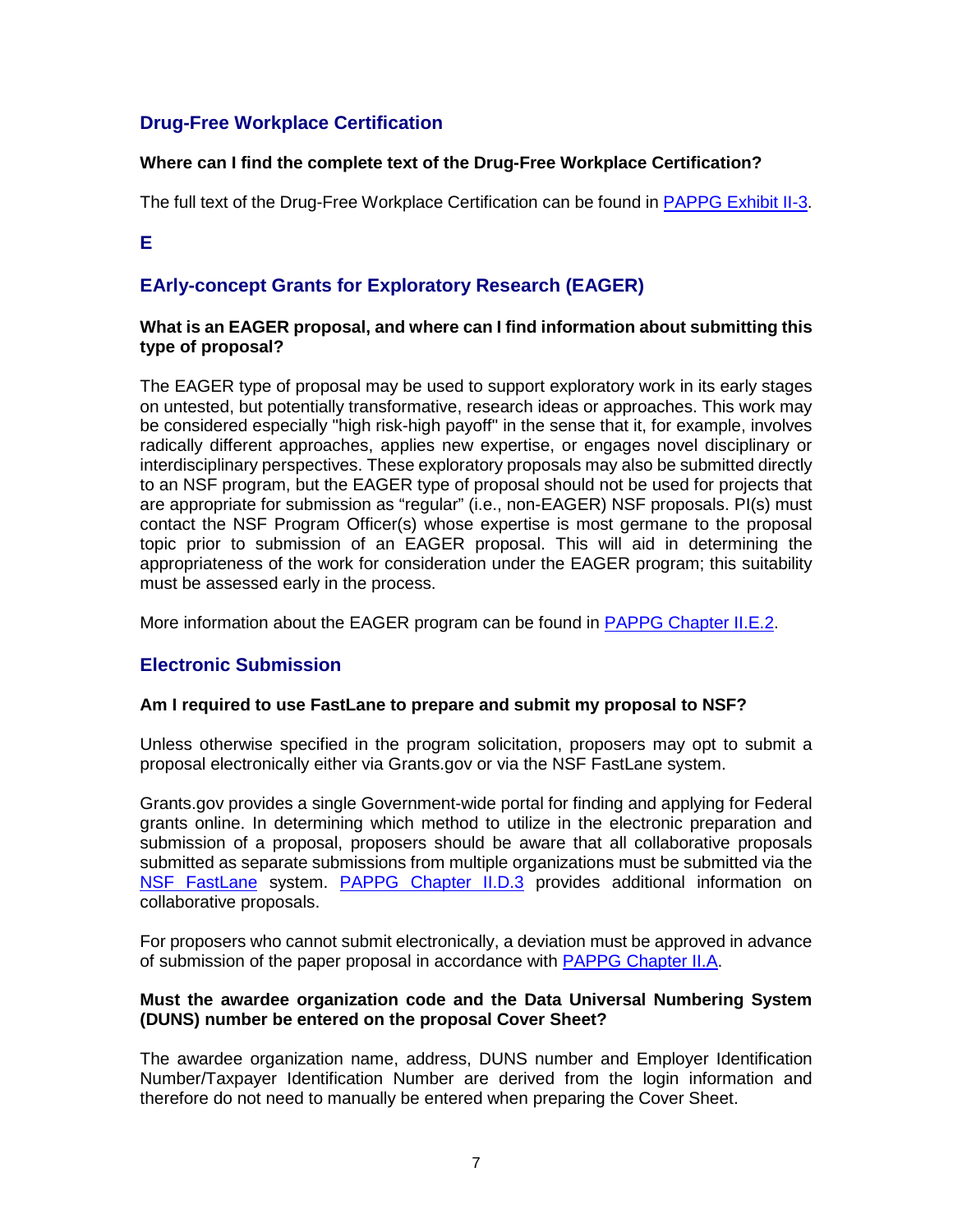### **What is the box for "International Cooperative Activities: Country/Countries" used for on the Cover Sheet?**

The box for "International Cooperative Activities: Country/Countries" on the Cover Sheet is used to assist NSF program staff in identifying the appropriate Office of International Science and Engineering (OISE) country-specific point of contact. OISE staff serve as a resource for NSF directorates with projects that involve international cooperative activities. An international activity is defined as research, training and/or education carried out in cooperation with foreign counterparts either overseas or in the US using virtual technologies. Proposers also should enter the country/countries with which project participants will engage and/or travel to attend international conferences. (Reference [PAPPG Chapter II.C.2.a\)](https://www.nsf.gov/pubs/policydocs/pappg17_1/pappg_2.jsp#IIC2a)

#### **When should a SF LLL, Disclosure of Lobbying Activities, be submitted?**

The Disclosure of Lobbying Activities form, SF LLL, is required when the proposal exceeds \$100,000 and the conditions in paragraph (2) of the certification are met. Specifically, if any funds other than Federal appropriated funds have been paid or will be paid to any person for influencing or attempting to influence a Government employee, Member or employee of Congress in connection with a specific Federal grant or cooperative agreement. (Reference [PAPPG Chapter II.C.1.d](https://www.nsf.gov/pubs/policydocs/pappg17_1/pappg_2.jsp#IIC1d) and [Exhibit II-5\)](https://www.nsf.gov/pubs/policydocs/pappg17_1/pappg_2.jsp#2ex5).

## **Eligibility**

### **Can an award be made to an individual?**

Unaffiliated individuals in the US and US citizens rarely receive direct funding support from NSF. Recipients of Federal funds must be able to demonstrate their ability to fully comply with the requirements specified in 2 CFR § 200, *Uniform Administrative Requirements, Cost Principles, and Audit Requirements for Federal Awards.* As such, unaffiliated individuals are strongly encouraged to affiliate with an organization that is able to meet the requirements specified in 2 CFR § 200.

Unaffiliated individuals must contact the cognizant Program Officer prior to preparing and submitting a proposal to NSF. (Reference [PAPPG Chapter I.E.5\)](https://www.nsf.gov/pubs/policydocs/pappg17_1/pappg_1.jsp#IE5).

#### **Can an individual who is not a U.S. citizen serve as a Principal Investigator on a proposal?**

Except for NSF fellowships, which by statute can be made only to citizens, nationals, or lawfully admitted permanent resident aliens of the United States, there is no general policy restricting involvement on NSF grants based on nationality. A proposing organization in the U.S. may designate as Principal Investigator anyone it believes to be capable of fulfilling the role.

#### **Can an award be made directly to a foreign organization?**

NSF rarely provides support directly to foreign organizations. NSF, however, will consider proposals for cooperative projects involving U.S. and foreign organizations, provided direct support is requested only for the U.S. portion of the collaborative effort. Foreign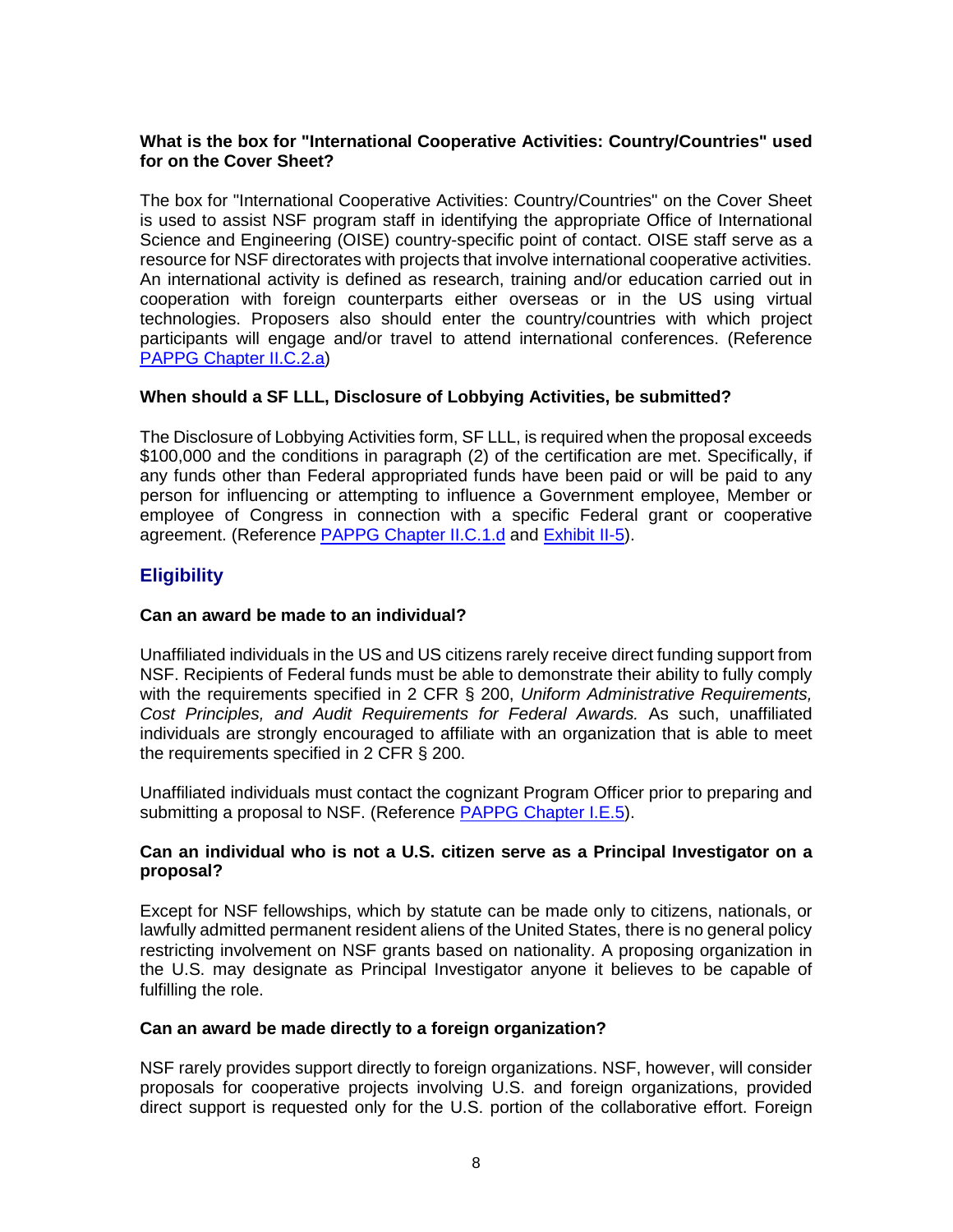organizations can participate as subawards on an NSF award made to a domestic organization. (Reference [PAPPG Chapter I.E.6\)](https://www.nsf.gov/pubs/policydocs/pappg17_1/pappg_1.jsp#IE6).

### **Can a person from a non-U.S. organization be a co-PI on a project?**

There is no general prohibition against someone from a non-U.S. organization serving as a co-PI on an NSF project. NSF does allow subawards to non-U.S. organizations and per [PAPPG Chapter II.D.3.a,](https://www.nsf.gov/pubs/policydocs/pappg17_1/pappg_2.jsp#IID3) collaborators from the subaward organization may be named as co-PIs under the prime's proposal (although that is at the discretion of the prime). Proposers should check their organizational policies regarding PI/co-PI eligibility to determine whether the organization permits non-employees to serve in this capacity. In addition, proposers should review the relevant program solicitation, if applicable, to ensure that there are no additional eligibility requirements that restrict co-PI eligibility.

#### **Can a Federal agency apply directly for an NSF award?**

NSF does not normally support research or education activities by scientists, engineers or educators employed by Federal agencies or Federally Funded Research and Development Centers (FFRDCs). A scientist, engineer or educator, however, who has a joint appointment with a university and a Federal agency (such as a Veterans Administration Hospital, or with a university and an FFRDC) may submit proposals through the university and may receive support if he/she is a bona fide faculty member of the university, although part of his/her salary may be provided by the Federal agency. Under unusual circumstances, other Federal agencies and FFRDCs may submit proposals directly to NSF. Preliminary inquiry should be made to the appropriate program before preparing a proposal for submission. (Reference [PAPPG Chapter I.E.7\)](https://www.nsf.gov/pubs/policydocs/pappg17_1/pappg_1.jsp#IE7).

#### **Can different campuses of the same university system submit separate proposals in response to a program solicitation that limits the number of proposals to one per organization?**

NSF's long-standing stance on the definition of "organization" is that, in addition to having its own DUNS number and being registered in FastLane, organizations must have separate Sponsored Projects Offices that have the ability to submit proposals directly to NSF. The campus would need to be listed as the awardee organization on the NSF Cover Sheet and if all of the above criteria are met, that organization would be considered independent for purposes of solicitations that have limited submissions.

## **Equipment Proposals**

#### **Does NSF fund proposals for the specific purpose of purchasing equipment or instrumentation?**

Proposals for specialized equipment may be submitted by an organization. More information regarding how to apply for equipment proposals can be found in [PAPPG](https://www.nsf.gov/pubs/policydocs/pappg17_1/pappg_2.jsp#IIE8)  [Chapter II.E.8.](https://www.nsf.gov/pubs/policydocs/pappg17_1/pappg_2.jsp#IIE8)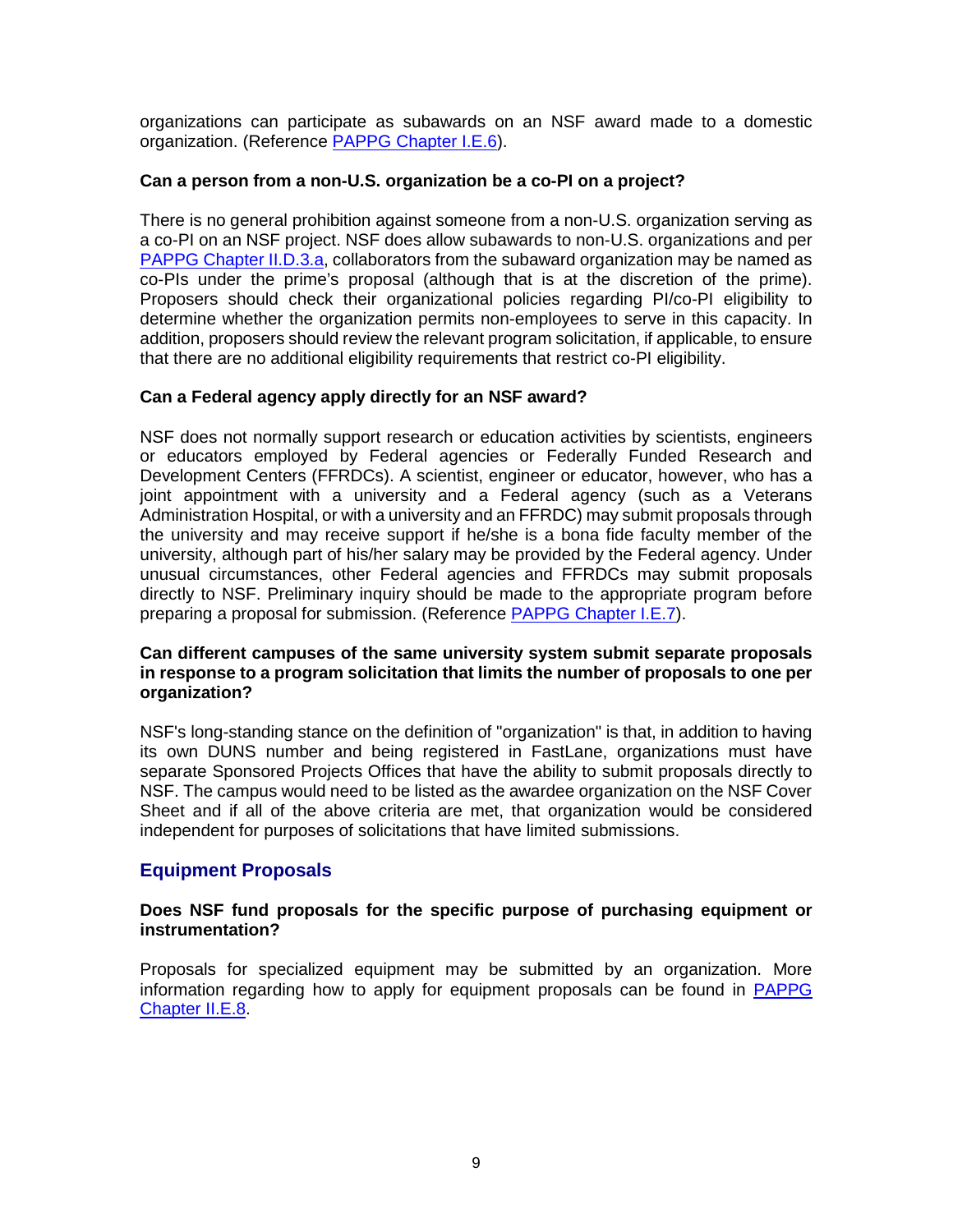## **Facilitation Awards for Scientists and Engineers with Disabilities (FASED)**

#### **What are the Facilitation Awards for Scientists and Engineers with Disabilities (FASED) and how can a proposer/grantee apply for one?**

As part of its effort to promote full utilization of highly qualified scientists, mathematicians and engineers, and to develop scientific and technical talent, the Foundation has the following goals:

- to reduce or remove barriers to participation in research and training by persons with physical disabilities by providing special equipment and assistance under awards made by NSF; and
- to encourage persons with disabilities to pursue careers in science and engineering by stimulating the development and demonstration of special equipment that facilitates their work performance.

Requests can be made in conjunction with regular competitive proposals, or as a supplemental funding request to an existing NSF award. Specific instructions for each type of request can be found in [PAPPG Chapter II.E.6.](https://www.nsf.gov/pubs/policydocs/pappg17_1/pappg_2.jsp#IIE6)

## **Facilities and Administrative (F&A) Costs (see Indirect Costs)**

## **Facilities, Equipment and Other Resources**

#### **What should be included in the Facilities, Equipment and Other Resources section of the proposal?**

This section of the proposal is used to assess the adequacy of the resources available to perform the effort proposed to satisfy both Intellectual Merit and Broader Impacts review criteria. Proposers should describe only those resources that are directly applicable. Proposers should include an aggregated description of the internal and external resources (both physical and personnel) that the organization and its collaborators will provide to the project, should it be funded. Such information must be provided in this section, in lieu of other parts of the proposal (e.g., budget justification, project description). The description should be narrative in nature and must not include any quantifiable financial information. Reviewers will evaluate the information during the merit review process and the cognizant NSF Program Officer will review it for programmatic and technical sufficiency.

Although these resources are not considered cost sharing as defined in 2 CFR § 200.99, the Foundation does expect that the resources identified in the Facilities, Equipment and Other Resources section will be provided, or made available, should the proposal be funded.

If there are no Facilities, Equipment and Other Resources to describe, a statement to that effect should be included in this section of the proposal and uploaded into FastLane.

**F**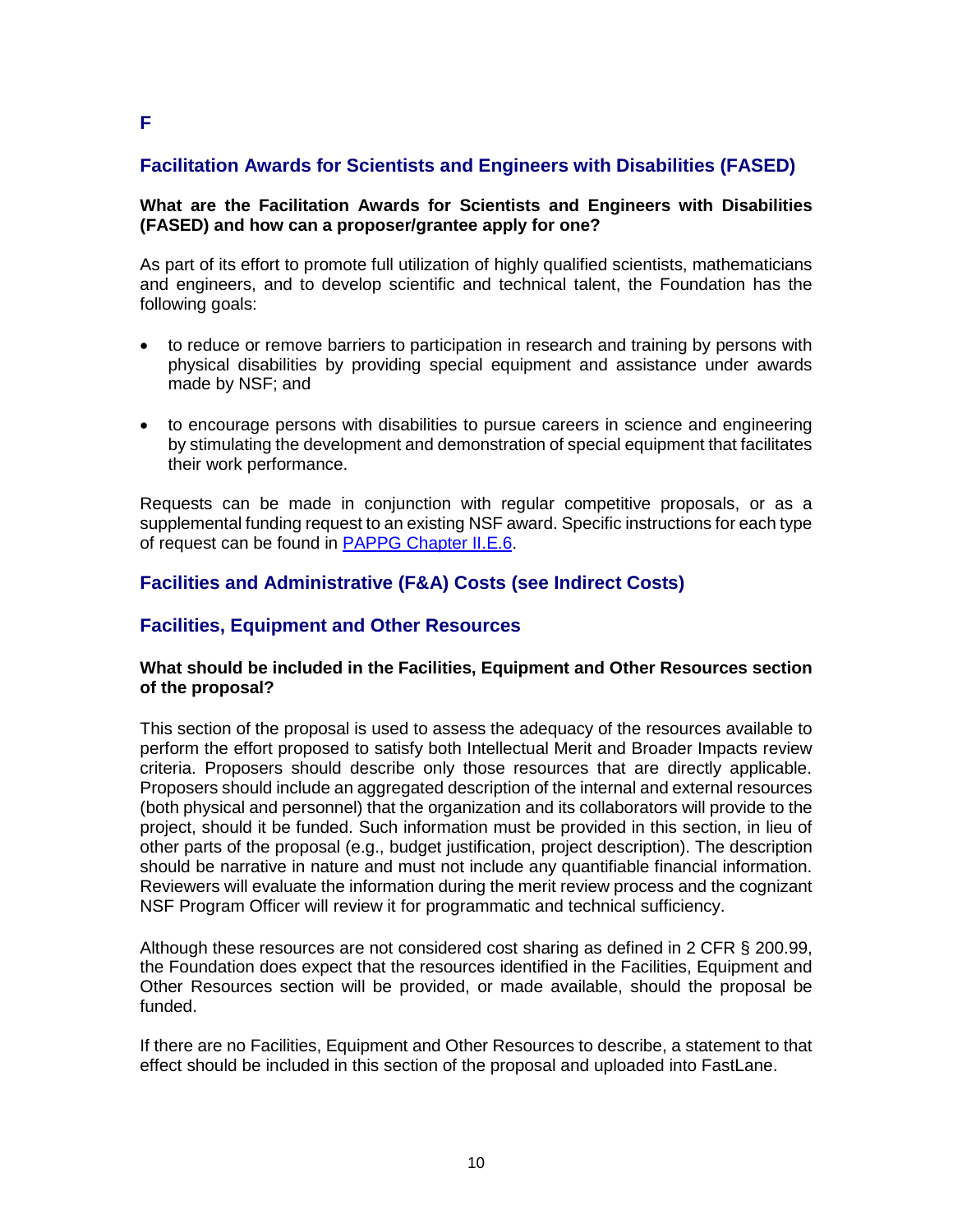#### **Is an organization obligated to provide the resources described in the Facilities, Equipment and Other Resources section, should an award be made? What should a grantee do if they cannot provide some of those resources?**

The resources described in the Facilities, Equipment and Other Resources section are evaluated during the merit review process and, as such, NSF does have an expectation that they will be made available, should the proposal be funded. Therefore, organizations do need to ensure that they are provided if an award is made.

Should a grantee not be able to provide some of those resources, they should discuss the situation with the cognizant NSF Program Officer. Prior NSF approval is required for any change to the Facilities, Equipment and Other Resources section of an approved proposal that would constitute a change in objectives, scope or methodology (Reference [PAPPG](https://www.nsf.gov/pubs/policydocs/pappg17_1/pappg_7.jsp#VIIB1) [Chapter VII.B.1](https://www.nsf.gov/pubs/policydocs/pappg17_1/pappg_7.jsp#VIIB1) for further information).

## **FastLane System**

#### **What is FastLane? Where can a proposer find more information?**

The NSF FastLane system uses Internet/Web technology to facilitate the way NSF does business with the research, education and related communities. The NSF FastLane system is available for proposal preparation; submission and status checking; and some post-award administrative activities. All project reporting and many post-award administrative activities have been moved from FastLane to Research.gov. All FastLane functions are available at: [http://www.fastlane.nsf.gov.](http://www.fastlane.nsf.gov/) All Research.gov functions are available at: [https://www.research.gov/.](https://www.research.gov/)

#### **Am I required to use FastLane to prepare and submit my proposal to NSF?**

Unless otherwise specified in a program solicitation, proposers may opt to submit proposals electronically either via Grants.gov or via the NSF FastLane system. Grants.gov provides a single Government-wide portal for finding and applying for Federal grants online. In determining which method to utilize in the electronic preparation and submission of a proposal, proposers should be aware that all collaborative proposals submitted as separate submissions from multiple organizations must be submitted via the NSF [FastLane](https://www.fastlane.nsf.gov/) system. [PAPPG Chapter II.D.3](https://www.nsf.gov/pubs/policydocs/pappg17_1/pappg_2.jsp#IID3) provides additional information on collaborative proposals.

#### **Where should questions be directed on use of the NSF FastLane system?**

Questions related to use of the NSF FastLane system may be directed to the FastLane Help Desk at (800) 673-6188 or (703) 292-8142 or by sending an e-mail message to [fastlane@nsf.gov.](mailto:fastlane@nsf.gov)

In addition, for information on the availability of the NSF FastLane system, phone (800) 437-7408 for a recorded message.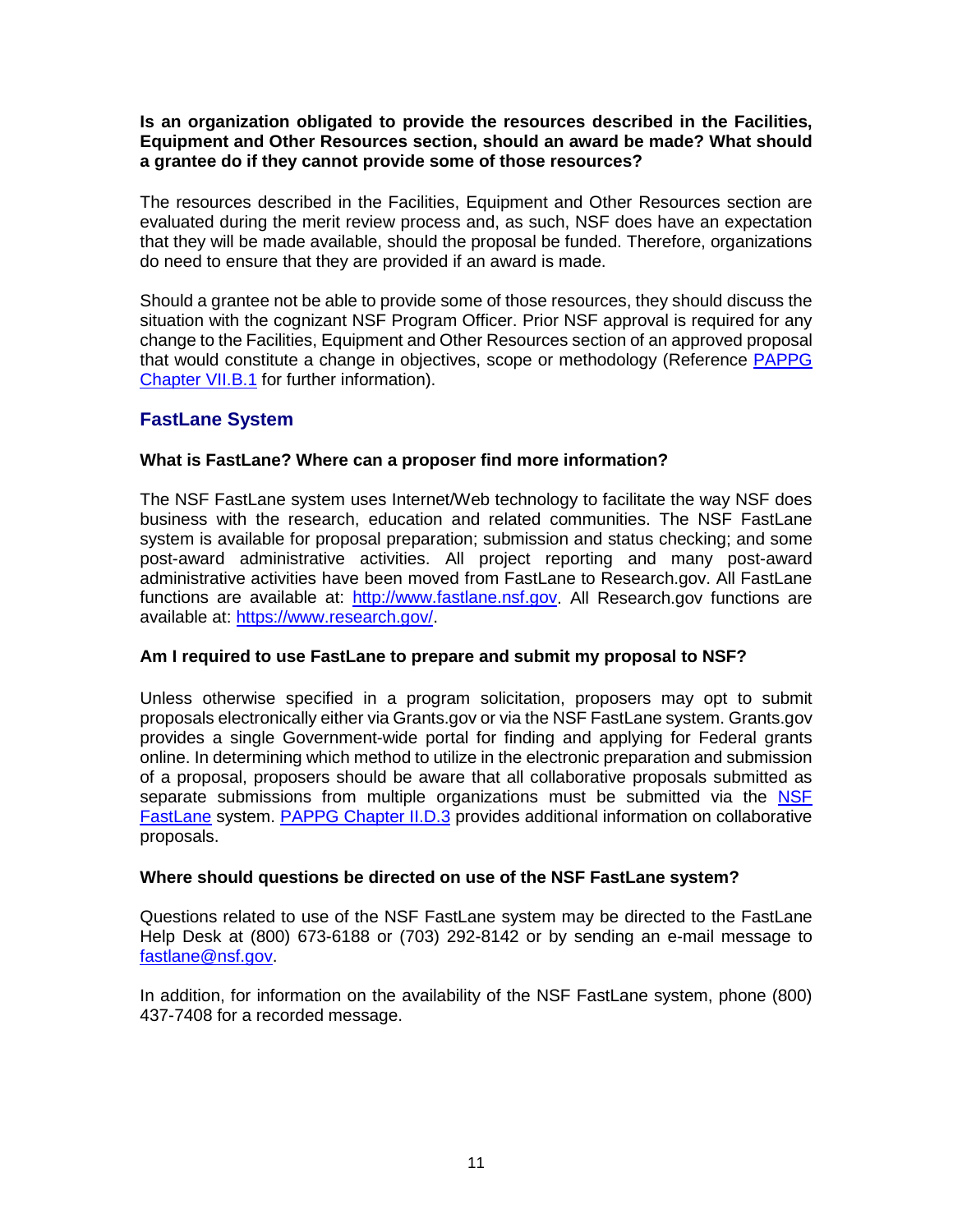## **Final Project Report**

#### **Why does Research.gov say that my final report is due 90 days after the award end date? I thought I had 120 days.**

The final project report and project outcomes report should be submitted no later than 120 days following the end date of the award for all new NSF awards and funding amendments to existing NSF awards made on or after January 25, 2016. If the award has not received a funding amendment since January 25, 2016, the final project report and project outcomes report is due no later than 90 days following the end date of the award. The reporting conditions relevant to the award are referenced in the award notice; the Research.gov system reflects the requirement applicable to the award.

## **Fringe Benefits**

#### **Can proposers use projected fringe benefit rates when submitting budgets to NSF?**

Generally, proposers should be using their currently approved fringe benefit rate for budgeting purposes.

NSF policy does allow awardees to re-budget funds, within the award, to cover fringe benefit costs that are finalized higher than budgeted. Therefore, if funds under the award are available, the actual fringe rates may be charged.

## **G**

## **Grant Opportunities for Academic Liaison with Industry (GOALI)**

#### **What is a GOALI proposal and where can I find information about submitting this type of proposal?**

A GOALI type of proposal may be used to support projects that seek to stimulate collaboration between academic research institutions and industry. Under this proposal type, academic scientists and engineers request funding either in conjunction with a regular proposal submitted to a standing NSF program or as a supplemental funding request to an existing NSF-funded award. GOALI is not a separate program; GOALI proposals must be submitted to an active NSF funding opportunity and must be submitted in accordance with the deadlines specified therein. A proposer interested in submitting a GOALI proposal or a GOALI supplemental funding request to an existing NSF-funded award must contact the cognizant NSF Program Officer listed in the relevant funding opportunity prior to submission.

More information about the GOALI type of proposal can be found in [PAPPG Chapter](https://www.nsf.gov/pubs/policydocs/pappg17_1/pappg_2.jsp#IIE4)   $II.E.4.$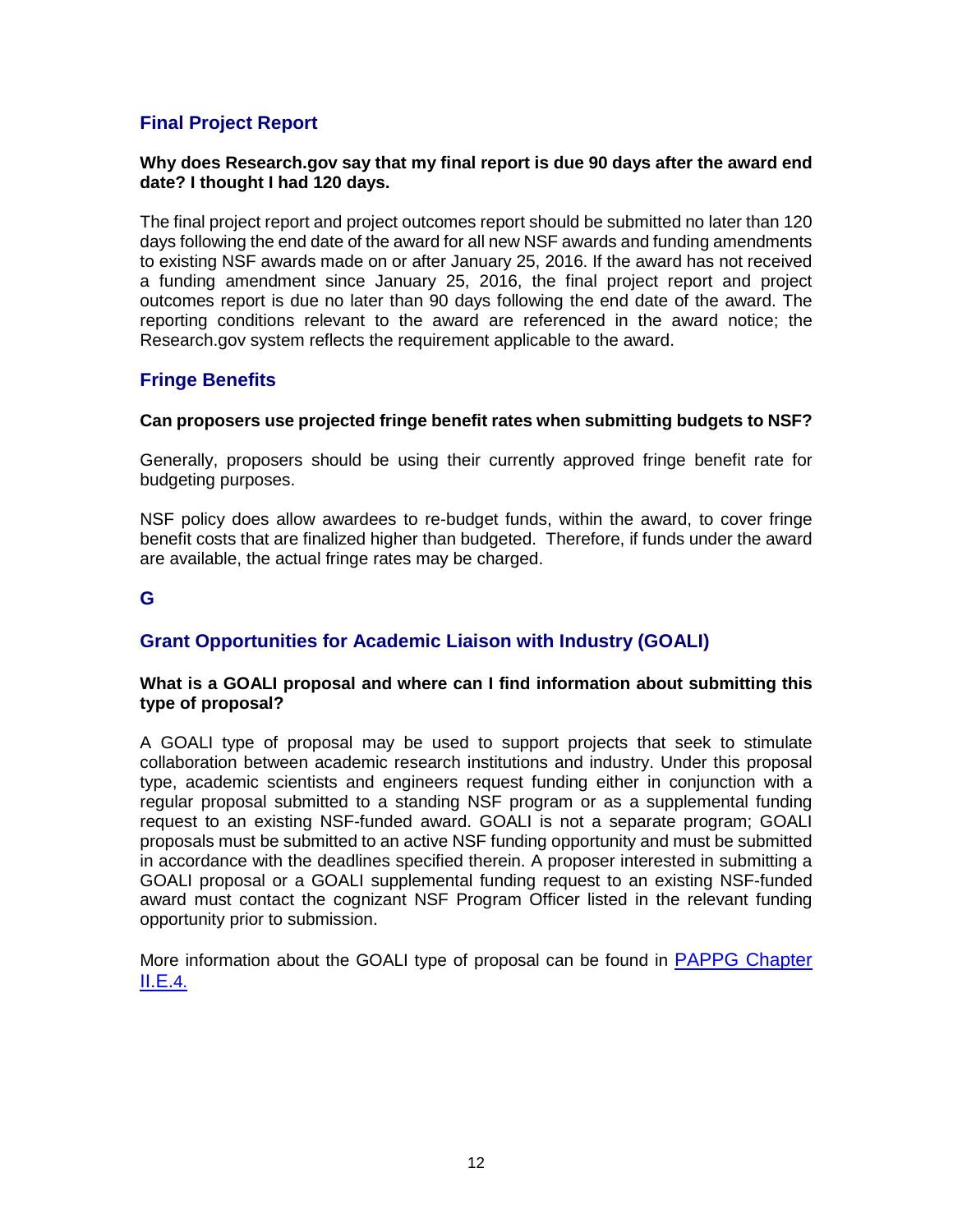## **Grants.gov**

### **What is Grants.gov and where can I learn more about it?**

Grants.gov provides a single Government-wide portal for finding and applying for Federal grants online. Proposals submitted via Grants.gov should be prepared and submitted in accordance with the *[NSF Grants.gov Application Guide: A Guide for the Preparation and](https://www.nsf.gov/pubs/policydocs/grantsgovguide0117.pdf)  [Submission of NSF Applications via Grants.gov.](https://www.nsf.gov/pubs/policydocs/grantsgovguide0117.pdf)*

## **Group Proposals**

### **May group proposals exceed the 15 page Project Description limitation?**

NSF encourages submission of proposals by groups of investigators; often these are submitted to carry out interdisciplinary projects. Unless stipulated in a specific program solicitation, group proposals are subject to the 15 page Project Description limitation established in [PAPPG Chapter II.C.2.d.](https://www.nsf.gov/pubs/policydocs/pappg17_1/pappg_2.jsp#IIC2d) PIs who wish to exceed the established page limitations for the Project Description must request and receive a deviation in advance of proposal submission. (Reference [PAPPG Chapter II.A\)](https://www.nsf.gov/pubs/policydocs/pappg17_1/pappg_2.jsp#IIA).

## **H**

## **Human Subjects**

#### **What is NSF's policy on the use of human subjects in research?**

Projects involving research with human subjects must ensure that subjects are protected from research risks in conformance with the relevant Federal policy known as the Common Rule (*Federal Policy for the Protection of Human Subjects, 45 CFR 690*). All projects involving human subjects must either (1) have approval from the organization's Institutional Review Board (IRB) before issuance of an NSF award or, (2) must affirm that the IRB has declared the research exempt from IRB review, in accordance with the applicable subsection, as established in section 101(b) of the Common Rule.

For projects lacking definite plans for the use of human subjects, their data or their specimens, pursuant to 45 CFR 690.118, NSF can accept a determination notice that establishes a limited time period under which the PI may conduct preliminary or conceptual work that does not involve human subjects. An NSF-approved format for submission of these determination notices is available on the [NSF website.](https://www.nsf.gov/bfa/dias/policy/papp/pappg17_1/45cfr690118_template.pdf) (Reference [PAPPG Chapter II.D.5\)](https://www.nsf.gov/pubs/policydocs/pappg17_1/pappg_2.jsp#IID5).

Additional information, including Frequently Asked Questions and Vignettes, for use in interpreting the Common Rule for Behavioral and Social Science Research, is available on the [NSF Website.](http://www.nsf.gov/bfa/dias/policy/human.jsp)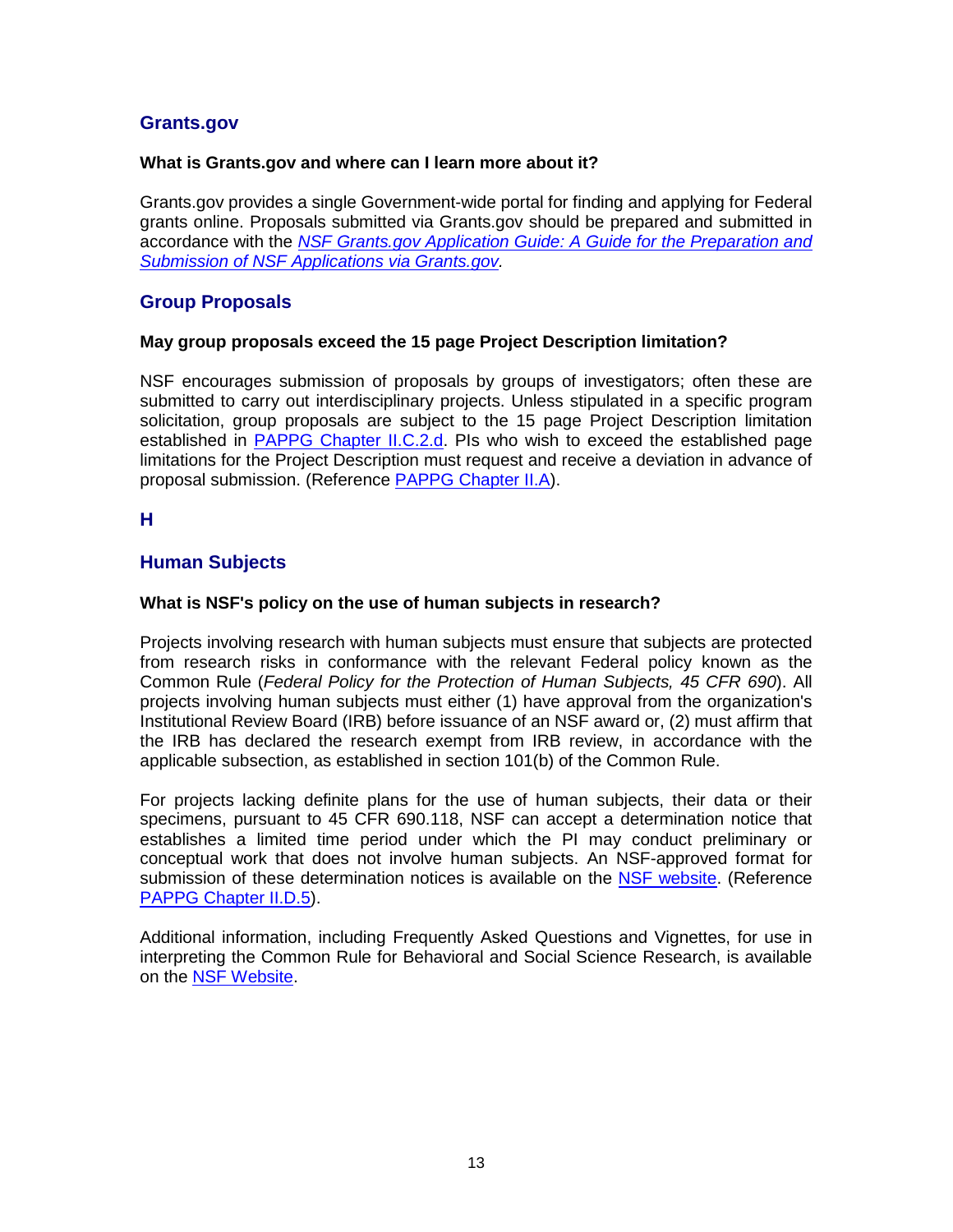## **Grants for Ideas Lab**

#### **What is an Ideas Lab proposal and where can I find information about submitting this type of proposal?**

"Ideas Lab" is a type of proposal to support the development and implementation of creative and innovative project ideas that have the potential to transform research paradigms and/or solve intractable problems. An Ideas Lab may be run independently, or in parallel, with the issuance of an NSF funding opportunity on the same topic. These project ideas typically will be high-risk/high-impact, as they represent new and unproven ideas, approaches and/or technologies.

More information about the Ideas Lab type of proposal can be found in [PAPPG Chapter](https://www.nsf.gov/pubs/policydocs/pappg17_1/pappg_2.jsp#IIE5)  [II.E.5.](https://www.nsf.gov/pubs/policydocs/pappg17_1/pappg_2.jsp#IIE5)

## **Indirect Costs (Facilities and Administrative (F&A) Costs)**

#### **If the fixed predetermined indirect cost rate changes during the life of the award, may a grantee charge indirect costs to NSF awards based on newly negotiated rates in effect at the time the charges were incurred?**

Colleges, universities and other institutions of higher education are subject to 2 CFR § 200, Appendix III, paragraph C.7, which specifies that Federal agencies are required to use the negotiated F&A rate that is in effect at the time of the initial award throughout the life of the award.

Other proposing organizations, however, are not bound by this restriction on the use of a fixed rate in effect at the time of the initial award. These organizations may charge indirect costs based on newly negotiated rates in effect at the time the costs are incurred, provided this will not affect the scope, increase award costs, decrease the period of support, or otherwise be inconsistent with the indirect cost rate provisions of the award.

#### **Given the complex nature of the above question, can an example be provided to better illustrate the correct application of the indirect cost rate for a college or university?**

A college or university submits a proposal to NSF for consideration in April and at that time, their approved predetermined indirect cost rate is 45%. In June of that year, they negotiate a new rate with their cognizant agency. The new agreement contains the following rates:

Predetermined July 1, 2017 through June 30, 2018 47%

Predetermined July 1, 2018 through June 30, 2019 50%

If the proposal is funded in September, they can use the 47% rate. In fact, for any award made after July 1, 2017, they can re-budget and claim indirect costs at the 47% rate.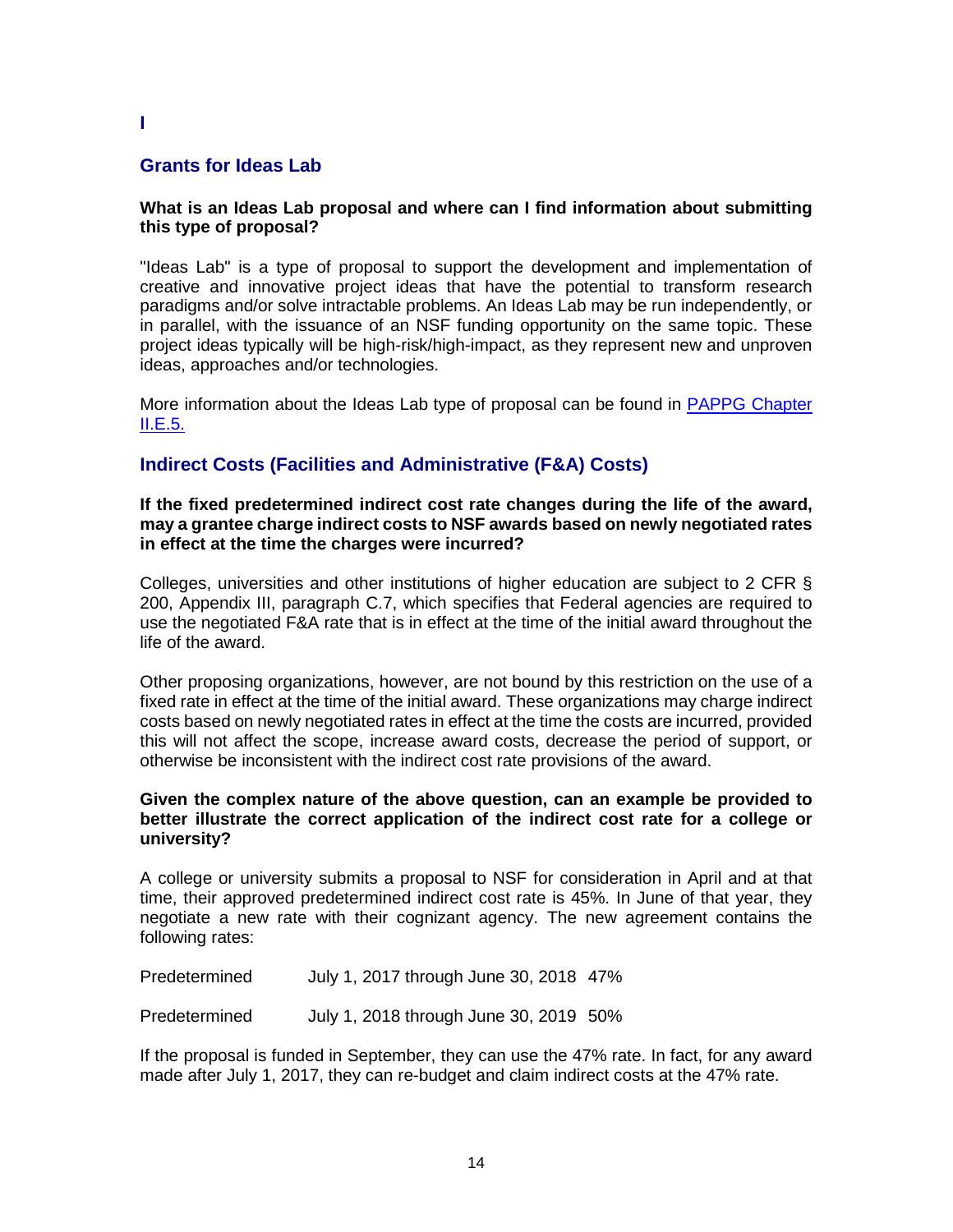If, however, the rate agreement will be negotiated again in 2017 and the resulting rate agreement is more than what was previously approved, the higher rate cannot be applied to an award that was made before the effective date of the new F&A rate agreement. In accordance with 2 CFR § 200, Appendix III, paragraph C.7, a college or university cannot re-budget for indirect cost rate changes negotiated after the award was made.

**[PAPPG Chapter II.C.2.g\(viii\)](https://www.nsf.gov/pubs/policydocs/pappg17_1/pappg_2.jsp#IIC2gviii) states, "Except where specifically identified in an NSF program solicitation, the applicable US Federally negotiated indirect cost rate(s) must be used in computing indirect costs (F&A) for a proposal." Does this mean that a college or university is required to claim the entirety of its negotiated indirect cost rate?**

Yes. Unless specified in an NSF program solicitation, an organization must use its current negotiated indirect cost rate agreement in computing indirect costs for a proposal.

## **Information Sources**

### **Where can a proposer find general information about NSF programs and funding opportunities?**

Information on a variety of funding opportunities is located on the NSF home page under ["Funding.](https://www.nsf.gov/funding/index.jsp)"

Individual program descriptions, announcements and solicitations address specific areas that NSF is interested in funding. These funding opportunities may be accessed electronically on the [NSF Website.](https://www.nsf.gov/funding/azindex.jsp)

### **What is the NSF Update service and what is the process for signing up?**

The NSF Update service is an information-delivery system designed to keep potential proposers and other interested parties apprised of the issuance of new program announcements and solicitations (as well as other NSF publications and policies). Subscribers receive notifications about publications that match their identified interests. To subscribe to NSF Update, go to the NSF Website, scroll half way down the page, and click on the yellow circle icon with a white envelope inside of it on the right-hand side of the page.

### **Where can a proposer find guidance on proposal preparation?**

NSF's proposal preparation and submission guidelines – Part I of the *[Proposal & Award](https://www.nsf.gov/pubs/policydocs/pappg17_1/index.jsp)  [Policies & Procedures Guide](https://www.nsf.gov/pubs/policydocs/pappg17_1/index.jsp) (PAPPG)* and the *[NSF Grants.gov Application Guide](https://www.nsf.gov/pubs/policydocs/grantsgovguide0117.pdf)* - provide guidance for the preparation and submission of proposals to NSF, whether by the NSF FastLane System or Grants.gov. Some NSF programs have program solicitations that modify the general provisions of these Guides, and, in such cases, the guidelines provided in the solicitation must be followed. For those connected with institutions of higher education, the college or university's Office of Sponsored Programs is a good place to start gathering information.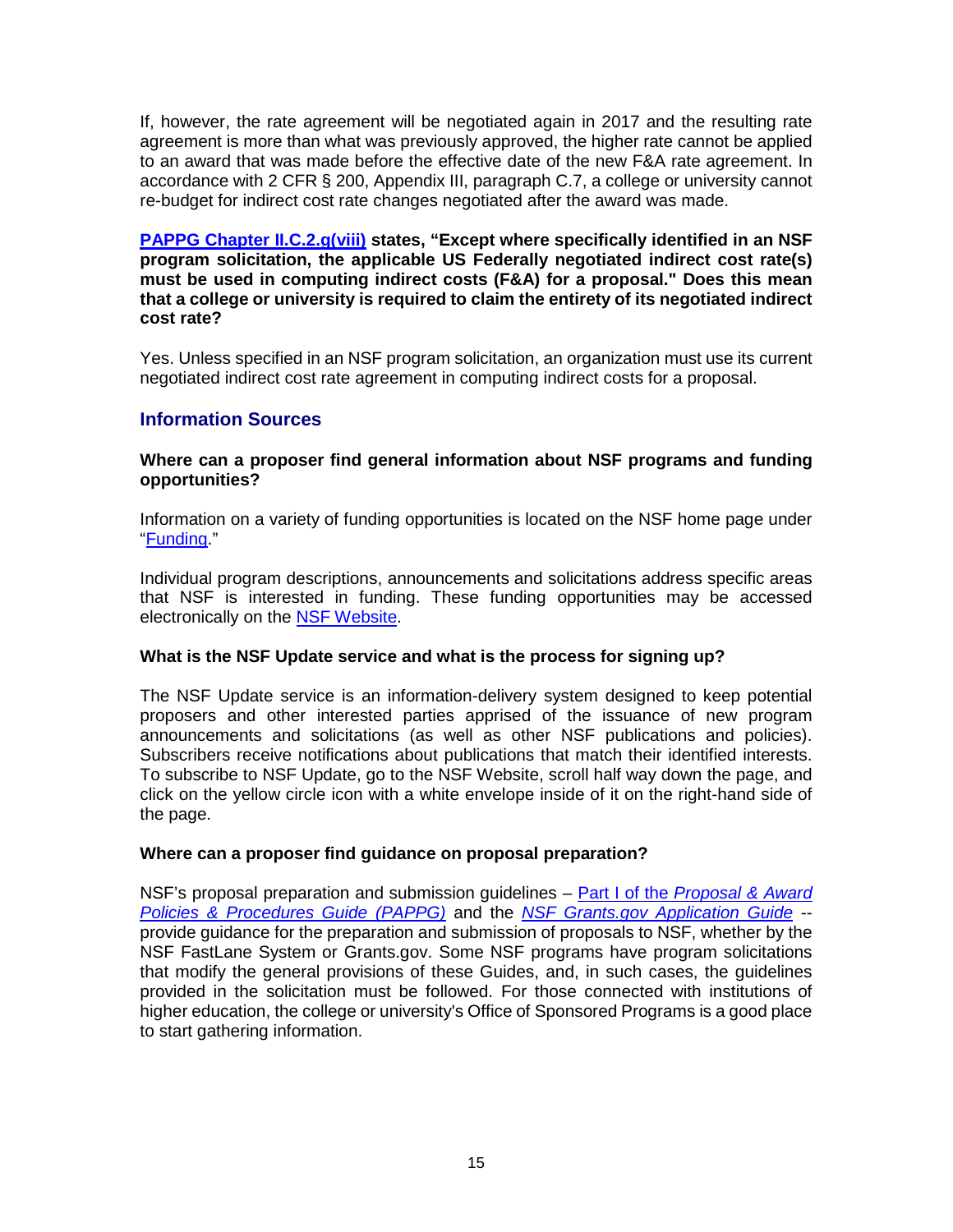### **Where can a proposer find guidance on administration of an NSF award?**

Part II of the *[Proposal & Award Policies & Procedures Guide](https://www.nsf.gov/pubs/policydocs/pappg17_1/index.jsp)* (PAPPG) provides information regarding the NSF award cycle from issuance and administration of an award through closeout. See the Research Terms and Conditions included in the Award Notice for additional information. For those connected with institutions of higher education, the college or university's Office of Sponsored Programs is a good place to start gathering information.

#### **Are there presentations and other materials available to help me with proposal preparation and award administration?**

The Policy Office in the Division of Institution & Award Support (DIAS) frequently posts presentations from recent events such as the NSF Grants Conference. Presentations are available at: [http://nsf.gov/bfa/dias/policy/outreach.jsp#present.](http://nsf.gov/bfa/dias/policy/outreach.jsp#present)

#### **Where can a proposer obtain copies of the** *NSF Grants.gov Application Guide***?**

The *NSF Grants.gov Application Guide: A Guide for the Preparation and Submission of NSF Applications via Grants.gov*, is available through [Grants.gov](http://www.grants.gov/) as well as on the [NSF](https://www.nsf.gov/pubs/policydocs/grantsgovguide0117.pdf)  [website.](https://www.nsf.gov/pubs/policydocs/grantsgovguide0117.pdf)

### **M**

## **Margin and Spacing Requirements**

#### **What are the proposal margin and spacing requirements that need to be followed when developing an NSF proposal?**

The proposal must be clear, readily legible and conform to the requirements contained in [PAPPG Chapter II.B.2.](https://www.nsf.gov/pubs/policydocs/pappg17_1/pappg_2.jsp#IIB2)

The typefaces that may be used are identified below:

- Arial, Courier New, or Palatino Linotype at a font size of 10 points or larger
- Times New Roman at a font size of 11 points or larger
- Computer Modern family of fonts at a font size of 11 points or larger

In addition to the typefaces listed above, Macintosh users also may use Helvetica and Palatino typefaces.

A font size of less than 10 points may be used for mathematical formulas or equations, figure, table or diagram captions and when using a Symbol font to insert Greek letters or special characters.

The PAPPG guidelines establish the minimum type size requirements; however, PIs are advised that readability is of paramount importance and should take precedence in selection of an appropriate font for use in the proposal. Small type size makes it difficult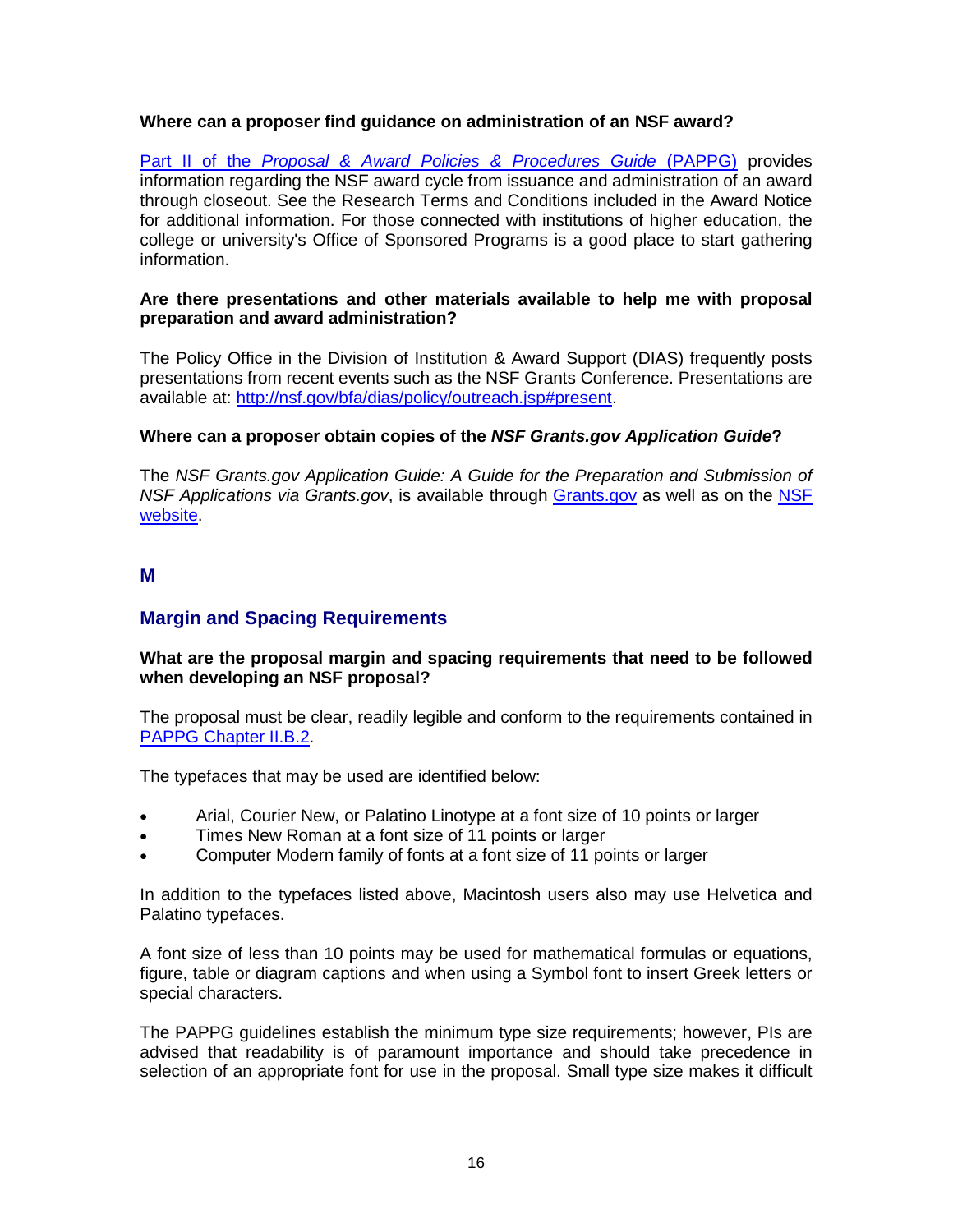for reviewers to read the proposal; consequently, the use of small type not in compliance with the above guidelines may be grounds for NSF to return the proposal without review.

#### **If a proposer uses a prescribed typeface and font size, will their proposal comply with formatting requirements?**

It is the responsibility of the proposing organization to thoroughly review each proposal prior to submission. Use of a particular typeface and font size are simply two of the required formatting elements. A proposer should also ensure that there are no more than six lines of text within a vertical space of one inch and that margins, in all directions, are at least an inch. Formatting requirements are described in PAPPG [Chapter II.B.](https://www.nsf.gov/pubs/policydocs/pappg17_1/pappg_2.jsp#IIB)

## **Mentoring (see Postdoctoral Researcher Mentoring Plan)**

## **Merit Review Criteria**

#### **Where can a proposer find information related to NSF's merit review criteria?**

All NSF proposals are evaluated through use of two National Science Board approved merit review criteria. Some program solicitations, however, employ additional criteria as required to highlight the specific objectives of certain programs and activities.

The two NSB-approved merit review criteria are listed in [PAPPG Chapter III.A.](https://www.nsf.gov/pubs/policydocs/pappg17_1/pappg_3.jsp#IIIA) Further information about the review process can be found on the NSF [Merit Review Website.](http://www.nsf.gov/bfa/dias/policy/merit_review)

### **N**

### **New Awardees**

#### **An organization is preparing a grant proposal for submission to NSF but does not have a negotiated indirect cost rate. Can the organization submit a grant proposal without a negotiated indirect cost rate, and if so, what indirect cost rate should be used in the grant proposal budget?**

In accordance with 2 CFR § 200.414(f), a proposer that has never received a negotiated indirect cost rate, may elect to charge a *de minimis* rate of 10% of modified total direct costs (MTDC). No supporting documentation is required for proposed rates of 10% MTDC or less.

Domestic proposing organizations that do not have a current negotiated indirect cost rate agreement with a cognizant Federal agency, and who are requesting more than a *de minimis* 10% recovery of modified total direct costs should prepare an indirect cost proposal based on expenditures for its most recently ended fiscal year. Based on information provided in the indirect cost proposal, NSF may negotiate an award-specific rate to be used only on the award currently being considered for funding. The contents and financial data included in indirect cost proposals vary according to the make-up of the proposing organization. Instructions for preparing an indirect cost rate proposal can be found on the [NSF website.](http://www.nsf.gov/bfa/dias/caar/docs/idcsubmissions.pdf)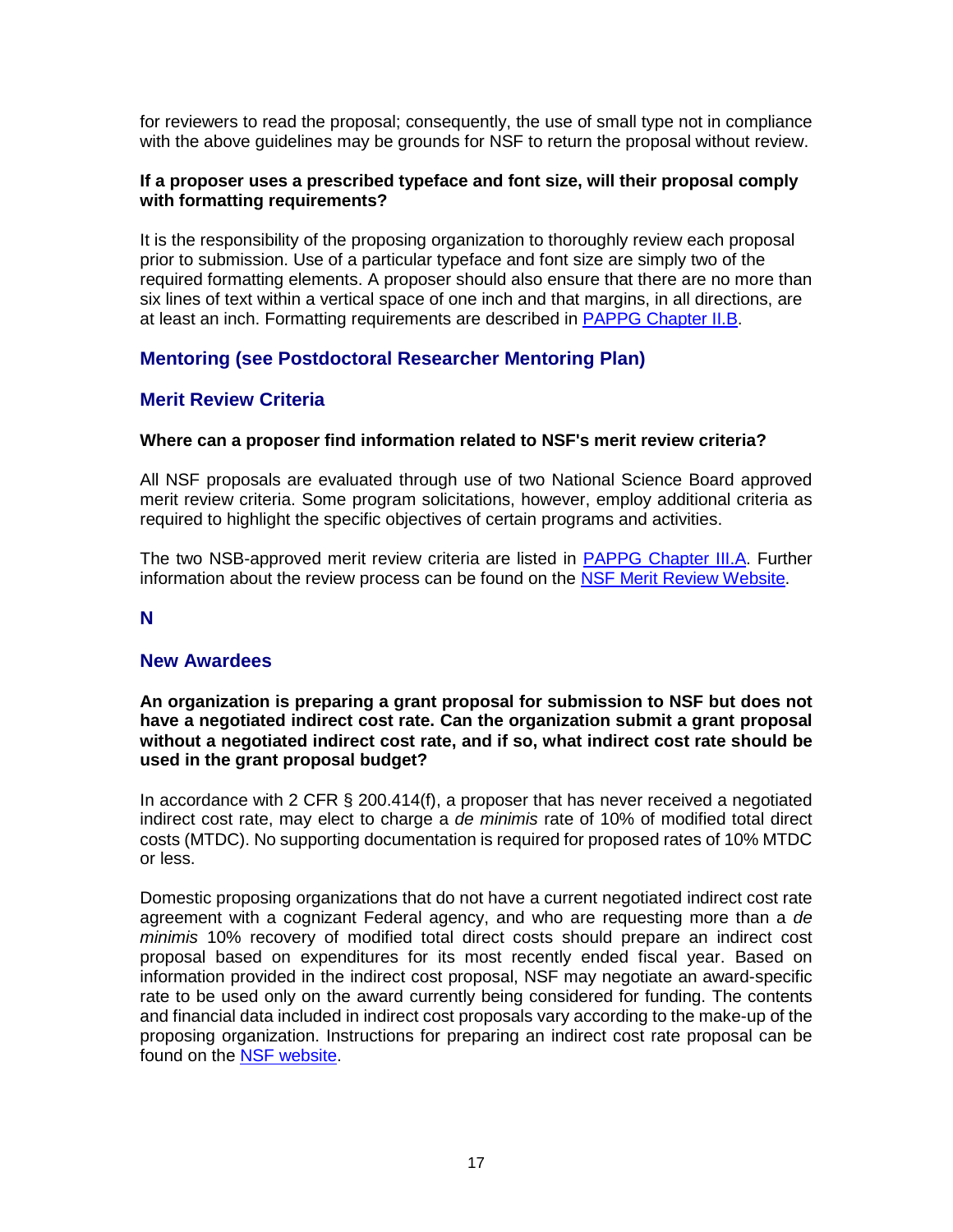Additional Information on indirect costs is provided in [2 CFR 200](http://www.ecfr.gov/cgi-bin/text-idx?tpl=/ecfrbrowse/Title02/2cfr200_main_02.tpl) by type of awardee organization:

- **[Institutions of Higher Education](http://www.ecfr.gov/cgi-bin/text-idx?SID=61c7814db4101f4bfa506b1ed371a58a&mc=true&node=ap2.1.200_1521.iii&rgn=div9)**
- [Non-profit Organizations](http://www.ecfr.gov/cgi-bin/text-idx?SID=61c7814db4101f4bfa506b1ed371a58a&mc=true&node=ap2.1.200_1521.iv&rgn=div9)
- **[State and Local Governments](http://www.ecfr.gov/cgi-bin/text-idx?SID=61c7814db4101f4bfa506b1ed371a58a&mc=true&node=ap2.1.200_1521.v&rgn=div9)**

For Profit Organizations should consult the [Federal Acquisition Regulation \(FAR\).](https://www.acquisition.gov/far/html/FARTOCP31.html)

There are a number of other references from both NSF and other Federal Agencies that potential awardee organizations can use to assist in the preparation of an indirect cost rate proposal:

<https://www.nsf.gov/bfa/dias/caar/indirect.jsp>

<https://rates.psc.gov/>

#### <http://www2.ed.gov/about/offices/list/ocfo/intro.html>

While there are some differences between agencies these can provide an explanation of what indirect costs are and sample calculations.

Foreign organizations that do not have a current US Federally negotiated indirect cost rate(s) are limited to a *de minimis* indirect cost rate recovery of 10% of modified total direct costs. (Reference [PAPPG Chapter II.C.2.g\(viii\)\)](https://www.nsf.gov/pubs/policydocs/pappg17_1/pappg_2.jsp#IIC2gviii).

#### **What if an organization has never received NSF funding?**

An in-depth review of the organization's accounting, management and financial practices must be undertaken and certification completed prior to finalizing a pending award. The Division of Grants and Agreements (DGA) or the Division of Acquisition and Cooperative Support (DACS) will send the requisite forms and the listing of information which needs to be completed and returned, upon notification from programs that an award is imminent for a new performer organization. By examining the documents, DGA and DACS, along with the Division of Institution and Award Support (DIAS), will be able to determine if the grantee organization is capable of directly receiving NSF funds and thereby is eligible to be a recipient of an NSF award.

Potential awardee organizations should be prepared to demonstrate and document that they have an acceptable accounting system (project cost accounting system) adequate to manage cost reimbursable awards. This should include adequate internal controls and segregation of duties. The organization also should be prepared to document that they are financially viable so there is a low risk that NSF funds would be used to meet other organizational expenses not related to the NSF award, and that the organization will remain in business over the term of the NSF award. Lastly, there are requirements in the Uniform Guidance for documented or written policies and procedures that awardee organizations must have in place prior to award.

These include, but are not limited to, the following sections of the Uniform Guidance: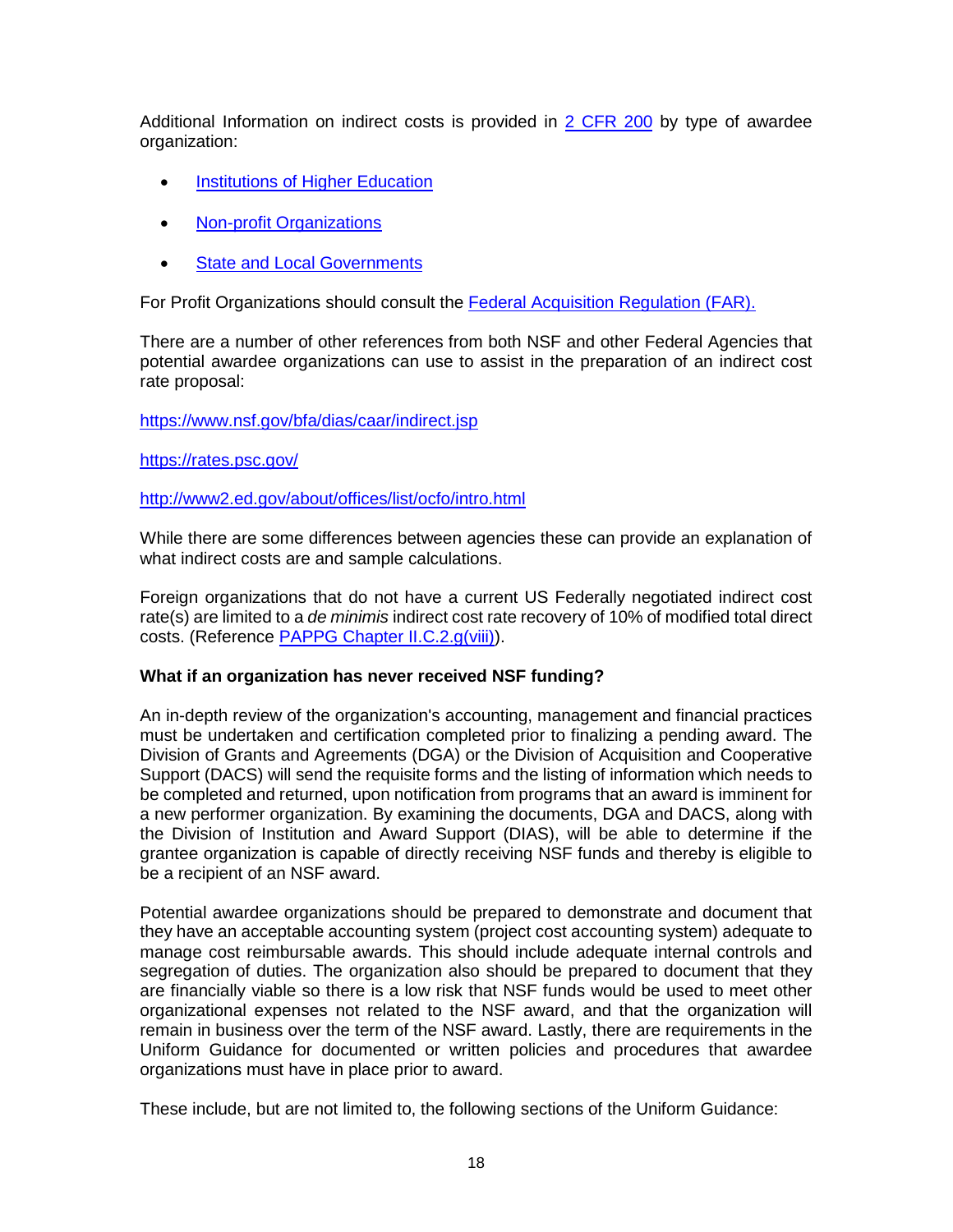§200.202 Financial Management §200.305 Payment §200.318 General Procurement Standards §200.333 Retention Requirements for Records §200.430 Compensation for Personal Services

Potential awardee organizations should be aware that NSF funding is discretionary and that proposals which have passed peer or other review and have been recommended for funding (scientifically and technically meritorious) can be declined for administrative and financial considerations.

#### **Where can a new proposer find information on the types of documents required to be completed and submitted to NSF in order for NSF to conduct the necessary administrative and financial reviews of the organization?**

The ["Prospective New Awardee Guide"](https://www.nsf.gov/bfa/dias/caar/pnag/pnag_jan2017.pdf) includes information on: Administration and Management Information; Accounting System Requirements and Auditing Information; and Payments to Organizations with Awards. This information will assist an organization in preparing documents which the NSF requires to conduct administrative and financial reviews of an organization. The guide also serves as a means of highlighting the accountability requirements associated with Federal awards.

See also [2 CFR Part 200, Uniform Administrative](http://www.ecfr.gov/cgi-bin/text-idx?tpl=/ecfrbrowse/Title02/2cfr200_main_02.tpl) Requirements, Cost Principles, and [Audit Requirements for Federal Awards.](http://www.ecfr.gov/cgi-bin/text-idx?tpl=/ecfrbrowse/Title02/2cfr200_main_02.tpl)

### **Nondiscrimination Certification**

### **Where can I find the complete text of the Nondiscrimination Certification?**

See [PAPPG Exhibit II-6](https://www.nsf.gov/pubs/policydocs/pappg17_1/pappg_2.jsp#2ex6) for the full text of the Nondiscrimination Certification. These obligations also apply to subrecipients and contractors under the award.

### **Notification of Proposal Receipt**

#### **How will a proposer know whether NSF has received his/her proposal?**

Once the proposal is submitted, PIs can access the number assigned to the proposal via the "Submitted Proposals" list in the FastLane Proposal Preparation module. If a proposal number is not reflected in the FastLane System, contact the FastLane Help Desk at (800) 673-6188, or (703) 292-8142 or by e-mail to [fastlane@nsf.gov.](mailto:fastlane@nsf.gov)

When the proposal is assigned to an NSF program, the cognizant program information is available through the FastLane "Proposal Status Inquiry" function for PIs and through the "Recent Proposals" report for Sponsored Projects Offices. This information is also available through the [Research.gov](http://www.research.gov/) "Grants Application Status" for both PIs and SPOs. Communications about the proposal should be addressed to the cognizant NSF Program Officer with reference to the proposal number. Proposers are strongly encouraged to use FastLane or Research.gov to verify the status of their submission to NSF. (Reference [PAPPG Chapter I.G.5\)](https://www.nsf.gov/pubs/policydocs/pappg17_1/pappg_1.jsp#IG5).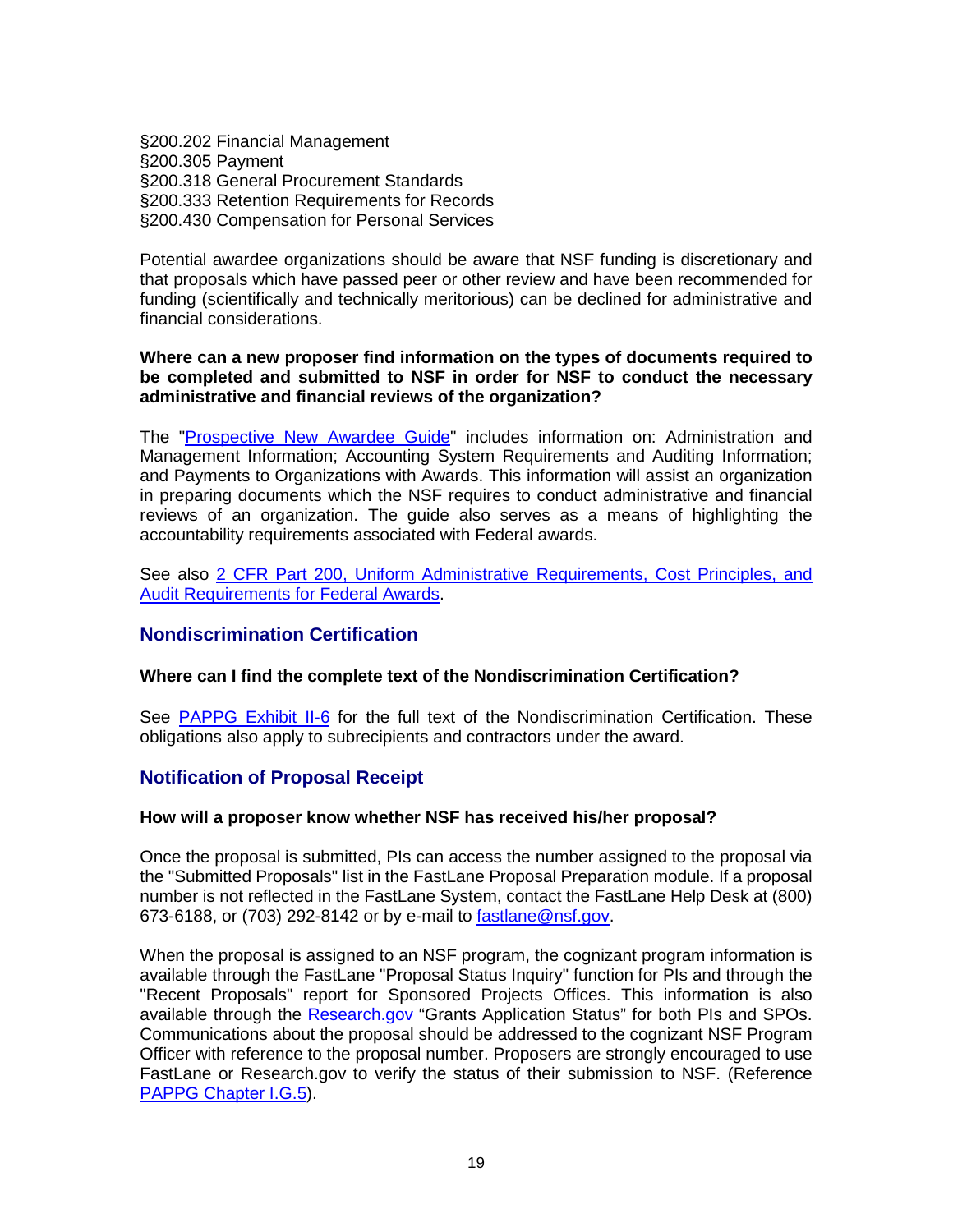# **Outreach**

## **Where can a proposer find information about NSF outreach opportunities?**

In addition to visits by NSF Program Officials and Grants Officers, NSF conducts two grants conferences per calendar year. These grants conferences are held in the spring and fall each year and are announced on the [NSF Events Calendar,](https://nsf.gov/events/) and on the [DIAS/Policy Office website.](http://www.nsf.gov/bfa/dias/policy/outreach.jsp)

These conferences cover topics such as: proposal preparation; merit review; award administration; electronic initiatives; new programs and cross-disciplinary initiatives; and future directions and strategies for the Foundation. NSF representatives also participate in educational and professional development seminars, webcasts, meetings and workshops, which focus on current issues and developments, frequently with such organizations as the National Council of University Research Administrators (NCURA) and the Society of Research Administrators International (SRA). See the [DIAS/Policy Office](http://www.nsf.gov/bfa/dias/policy/index.jsp)  [website](http://www.nsf.gov/bfa/dias/policy/index.jsp) for additional information.

NSF also focuses outreach for different organization types and has coordinated or is planning workshops for Tribal Colleges and Universities, Historically Black Colleges and Universities (HBCUs), Hispanic Serving Institutions (HSIs) and Minority Serving Institutions (MSIs). For further information about these and other opportunities, contact the DIAS/Policy Office at: [policy@nsf.gov.](mailto:policy@nsf.gov)

#### **Will the NSF Update or Updates to the Proposal & Award Policies & Procedures Guide (PAPPG) presentations be made available?**

Yes. Please see the Recent Presentations section of the [DIAS/Policy Office website.](http://www.nsf.gov/bfa/dias/policy/outreach.jsp#present)

**P**

# **Person-Months (for "2 month rule" information, see Senior Personnel)**

### **What is the definition of "person-months"?**

The term "person-months" refers to the effort (amount of time) that PI(s), faculty and other senior personnel will devote to a specific project. The effort is based on the organization's regular academic-year, summer or calendar-year. For example, if the regular schedule is 10 months and 20% effort will be devoted to the project, a total of 2 months should be listed in the academic or calendar-year block (10 months x 20% = 2 months). (Reference [PAPPG Chapter II.C.2.g\(i\)\)](https://www.nsf.gov/pubs/policydocs/pappg17_1/pappg_2.jsp#IIC2gi).

### **How do I calculate the person-months per year committed to the project for completion of the current and pending support section of the proposal?**

An individual serving as PI, co-PI, or other senior personnel should multiply the percentage of effort associated with the project by the number of months of his/her appointment (i.e. 10% of a 9 month AY appointment equals .9 person months; 10% of a 12 month calendar

**O**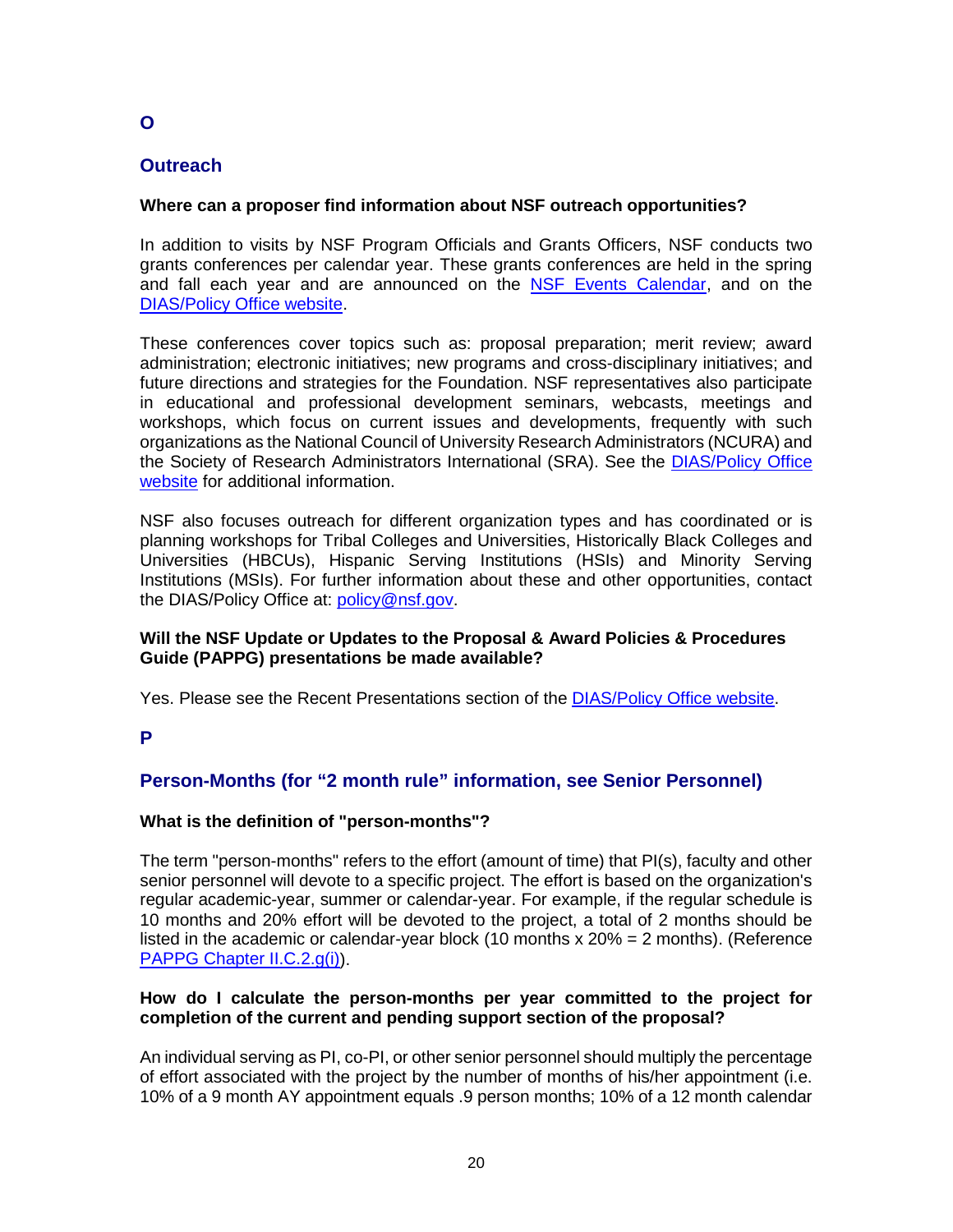appointment equals 1.2 months). Organizations may have internal policies and procedures that relate specifically to the type of appointment under which an individual is employed. PIs, co-PIs, or other senior personnel should, therefore, confirm with their Sponsored Projects Office that this simplified methodology is consistent with organizational policy.

## **Points of Contact**

### **Who should a proposer contact when seeking guidance on proposal preparation?**

Proposers should contact the office with responsibility for submitting the proposal on behalf of the organization. The Sponsored Projects Office, or equivalent, should be the first point of contact. For general policy-related questions regarding proposal preparation, the DIAS/Policy Office may be contacted on (703) 292 8243 or by e-mail to [policy@nsf.gov.](mailto:policy@nsf.gov) When responding to a specific program announcement/solicitation, contact the applicable Program Office. The Division of Grants and Agreements or the Division of Acquisition and Cooperative Support should be contacted regarding questions related to award or administration of an award (e.g., terms and conditions of an award or special award conditions).

## **Post Award Considerations**

#### **Where can a grantee find information related to post award administration?**

Part II of the *[Proposal & Award Policies & Procedures Guide](https://www.nsf.gov/pubs/policydocs/pappg17_1/index.jsp)* (PAPPG) provides information that follows the NSF award cycle from issuance and administration of an award through closeout. The guide is available electronically via the [NSF website.](https://www.nsf.gov/bfa/dias/policy/) Information on post award administration also can be found by accessing the applicable award conditions on the [NSF website.](https://www.nsf.gov/awards/managing/award_conditions.jsp?org=NSF)

## **Postdoctoral Researcher Mentoring Plan**

#### **Where can I find more information about NSF's requirement for a postdoctoral researcher mentoring plan?**

Each proposal that requests funding to support postdoctoral researchers must include, as a supplementary document, a description of the mentoring activities that will be provided for such individuals. Please be advised that if required, FastLane will not permit submission of a proposal that is missing a Postdoctoral Researcher Mentoring Plan. In situations where a postdoctoral researcher is listed in Section A of the NSF Budget, and is functioning in a Senior Project personnel capacity (i.e., responsible for the scientific or technical direction of the project), a mentoring plan is not required.

More information about this requirement can be found in **PAPPG Chapter II.C.2.j**.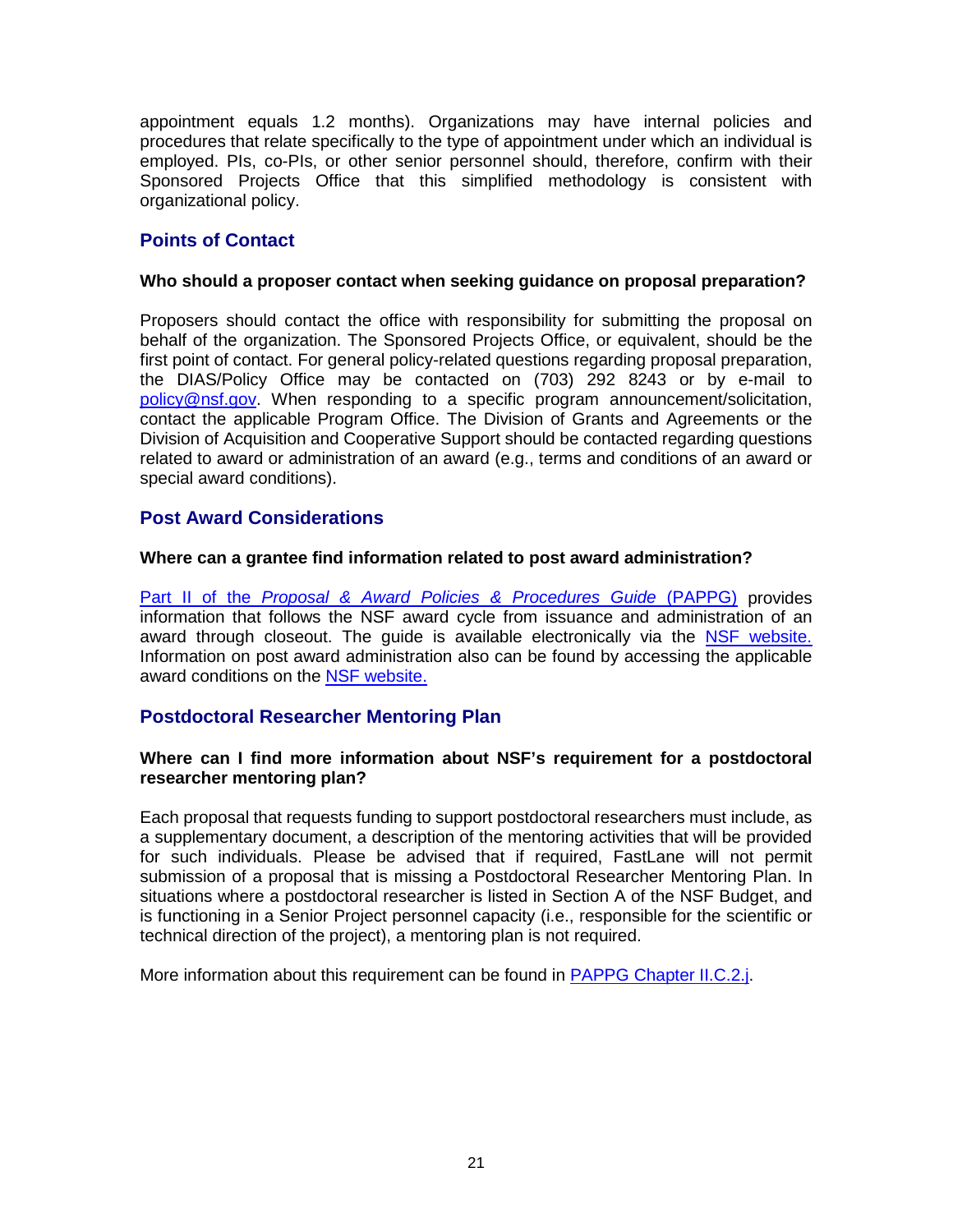#### **After my proposal was submitted, I discovered that my postdoctoral mentoring plan needs to be corrected. FastLane is not allowing me to do a Proposal File Update to make the correction. What should I do?**

If a proposer discovers that a postdoctoral mentoring plan needs to be corrected, the proposal must be withdrawn and resubmitted prior to the deadline. The postdoctoral mentoring plan cannot be corrected through the Proposal File Update module.

#### **I would like to add a postdoctoral researcher after the award has been made. Do I need to notify NSF or request approval?**

If your original proposal did not include a mentoring plan, then you must send the cognizant NSF Program Officer the requisite mentoring plan, as described in [PAPPG](https://www.nsf.gov/pubs/policydocs/pappg17_1/pappg_2.jsp#IIC2j)  [Chapter II.C.2.j.](https://www.nsf.gov/pubs/policydocs/pappg17_1/pappg_2.jsp#IIC2j) If you are requesting supplemental funding to support the postdoctoral researcher, the guidance in [PAPPG Chapter VI.E.4.f](https://www.nsf.gov/pubs/policydocs/pappg17_1/pappg_6.jsp#VIE4) should be followed. In either case, the PI must report on the mentoring activities provided to the individual in the annual and final project reports.

## **Primary Place of Performance Zip Code Field**

### **What is the Primary Place of Performance?**

The Primary Place of Performance is the location at which the research is actually being conducted. Many projects are performed at a location other than the Awardee Organization. As a result, NSF requires applicants to list a Primary Place of Performance for each proposal [\(PAPPG Chapter II.C.2.a\)](https://www.nsf.gov/pubs/policydocs/pappg17_1/pappg_2.jsp#IIC2a).

#### **Do I have to enter an address for the Primary Place of Performance if it's the same as the address for the Awardee Organization?**

Yes. Proposers may select to make the Primary Place of Performance name the same as the Awardee Organization name; however, they must re-enter the full address in the Primary Place of Performance address fields.

#### **Why is it necessary to enter a 9-digit zip code for the Primary Place of Performance?**

A 9-digit zip code is required for consistency with the requirements of the Federal Funding Accountability and Transparency Act (FFATA). The 9-digit zip code is validated against the U.S. Postal Service's (USPS) database, which ensures that the location can be accurately identified and aligns with the correct Congressional district.

### **Do I need to enter a dash ("-") in my 9-digit zip code?**

No, do not enter a dash. Enter only the digits of the zip code.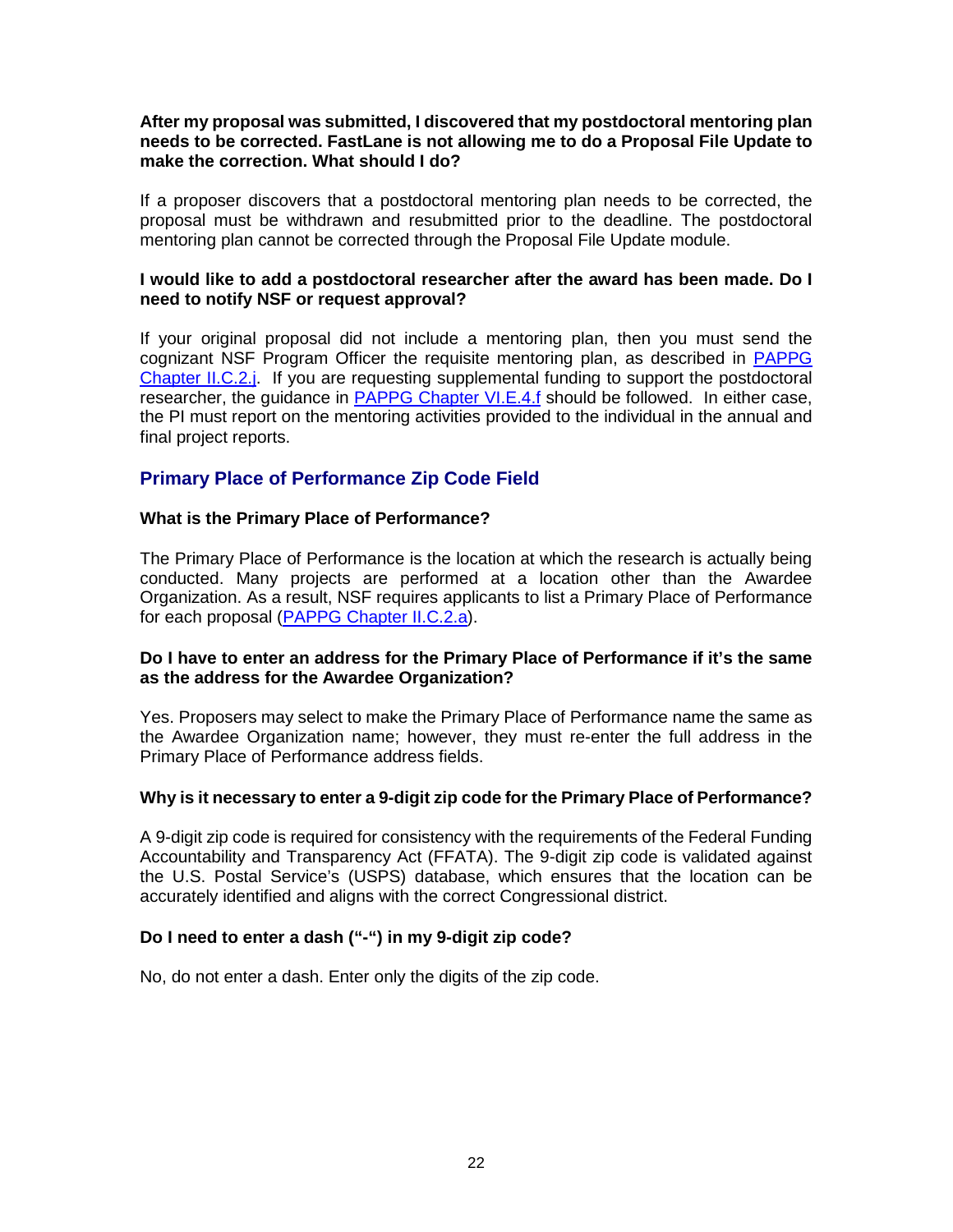### **How do I enter a foreign address for the Primary Place of Performance?**

Enter the street address in the Street Address field, and then select the appropriate country. Zip code and state are not applicable for non-US addresses, therefore, those fields should be left blank.

#### **I received an error message "a valid zip code is required" when entering a zip code for the Primary Place of Performance. How do I correct it?**

If this error message appears, a proposer must enter the correct 9-digit zip code for the Primary Place of Performance in order to submit the proposal. The 9-digit zip code for the Primary Place of Performance can be found through the USPS website [\(http://usps.com\)](http://usps.com/) by selecting "Look Up a Zip Code" under the "Quick Tools" menu on the homepage and entering the street address for the performance location.

#### **Why won't FastLane recognize my organization's 9-digit zip code?**

Some organizations assign unique 9-digit zip code combinations within the organization, which are not registered with the USPS. To verify that the correct USPS-recognized 9 digit zip code for an organization is being used, visit the USPS website at [http://usps.com,](http://usps.com/) select "Look Up a Zip Code" under the "Quick Tools" menu on the homepage, and enter the street address for the performance location.

#### **Why is FastLane only allowing me to enter 8 of the 9 digits of my zip code?**

Verify that only digits are being entered for the zip code. Do not enter a dash. If only digits are being entered and issues continue to occur, contact the FastLane Helpdesk [\(fastlane@nsf.gov](mailto:fastlane@nsf.gov) or 1-800-673-6188, 7AM-9PM EST Monday – Friday except Federal holidays).

### **Prior Approval Requirements**

#### **What types of post-award actions require prior approval from NSF and which can be submitted via FastLane?**

All NSF prior approval requirements can be found in [PAPPG Chapter VII](https://www.nsf.gov/pubs/policydocs/pappg17_1/pappg_7.jsp) and [Exhibit VII-](https://www.nsf.gov/pubs/policydocs/pappg17_1/pappg_7ex1.pdf)[1.](https://www.nsf.gov/pubs/policydocs/pappg17_1/pappg_7ex1.pdf) While most notifications and requests should be submitted in Research.gov, a few functions still remain in FastLane. A complete listing of notifications and requests, including where they should be submitted, is located on the [Research.gov website.](https://www.research.gov/research-portal/appmanager/base/desktop?_nfpb=true&_pageLabel=research_node_display&_nodePath=/researchGov/Service/Desktop/NotificationRequest.html)

### **Program Announcements and Solicitations**

#### **Where can a proposer obtain copies of program announcements and solicitations?**

Program announcements and solicitations are available electronically on the [NSF website](https://www.nsf.gov/funding/index.jsp) and on individual Directorates' webpages.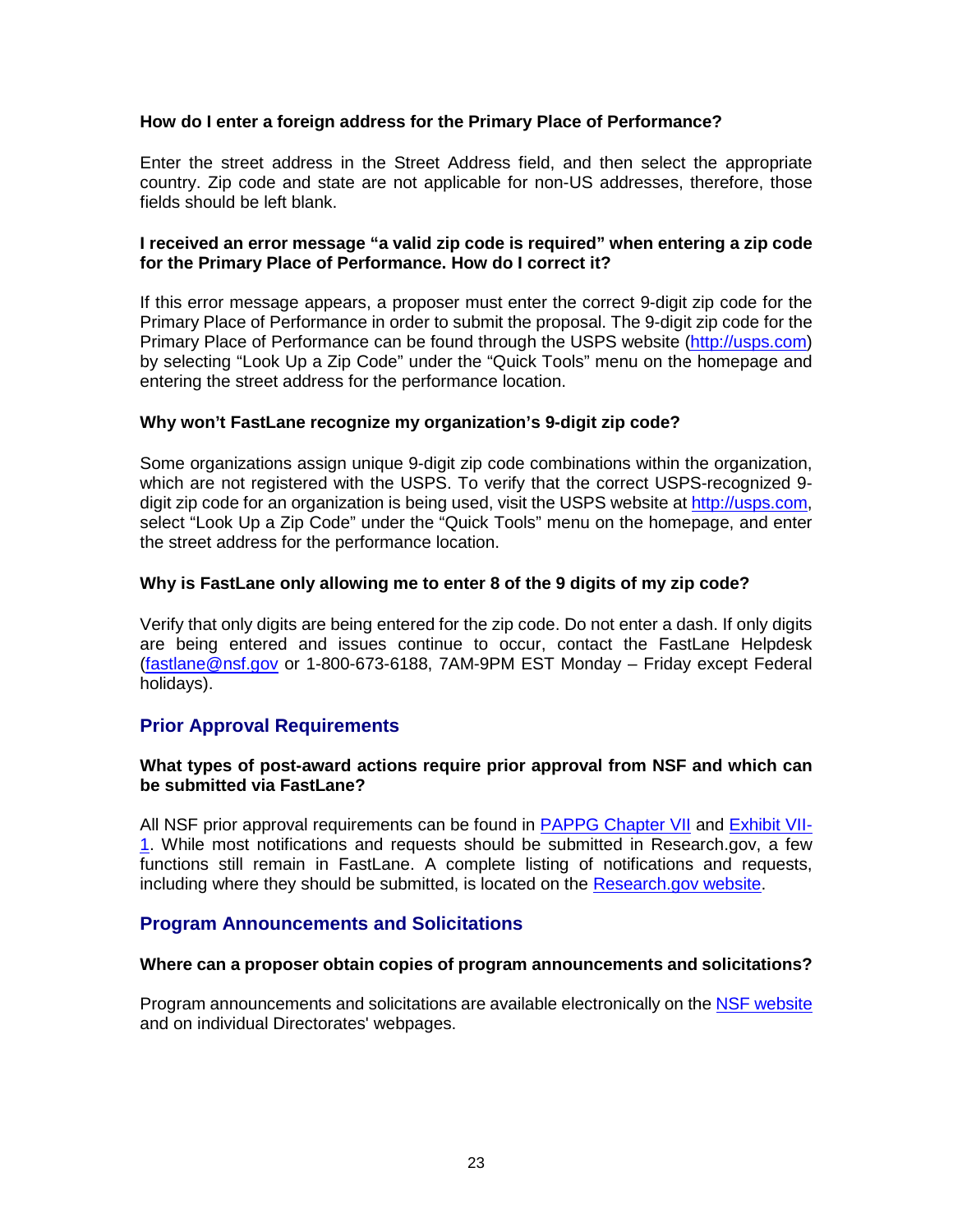#### **If there is a conflict between the PAPPG and a program solicitation, which document should be followed?**

Instructions in an NSF program solicitation can modify general guidance in the PAPPG. Proposal preparation guidance contained in program solicitations takes precedence over instructions in the PAPPG and should, therefore, be followed closely. The cognizant program office should be consulted with questions regarding compliance with specific programmatic requirements contained in a program solicitation. (Reference [PAPPG](https://www.nsf.gov/pubs/policydocs/pappg17_1/pappg_1.jsp#IC4)  [Chapter I.C.4\)](https://www.nsf.gov/pubs/policydocs/pappg17_1/pappg_1.jsp#IC4).

## **Project Outcomes Report for the General Public**

#### **How does the Project Outcomes report differ from the Annual and Final project reports?**

Annual and final project reports provide NSF Program Officers and administrative offices with information on the progress of supported projects and the way these funds are used. Annual, final and interim project reports must be submitted via Research.gov.

The Project Outcomes report is a brief summary (200-800 words), prepared specifically for the public, of the nature and outcomes of the project, and is not reviewed or approved by NSF Program Officers. The Project Outcomes report is submitted in Research.gov. Additional information is available on the [Project Reports](http://www.research.gov/research-portal/appmanager/base/desktop?_nfpb=true&_pageLabel=research_node_display&_nodePath=/researchGov/Service/Desktop/PublicOutcomesReport.html) page of Research.gov.

### **What should be included in a Project Outcomes report?**

[PAPPG Chapter VII.D.3](https://www.nsf.gov/pubs/policydocs/pappg17_1/pappg_7.jsp#VIID3) describes the required contents of a Project Outcomes report.

### **For a collaborative project, who should submit a Project Outcomes Report?**

For a collaborative project where a single award is made to one lead organization (which administers subawards to other organizations), the PI for the lead organization is responsible for submitting the Project Outcomes Report. For a collaborative project where a separate award is made to each organization in the collaborative, the PI for each separate award is responsible for submitting a Project Outcomes Report.

## **Proposal File Updates**

#### **Can files associated with a previously submitted proposal be replaced and if so, what procedure should be followed?**

It is the responsibility of the proposing organization to thoroughly review each proposal prior to submission. On occasion, however, a problem is identified with a portion of the proposal after the proposal has been submitted electronically to NSF.

The FastLane Proposal File Update Module allows the organization to request the replacement of files or revision of other Proposal Attributes, associated with a previously submitted proposal. [PAPPG Chapter III.C](https://www.nsf.gov/pubs/policydocs/pappg17_1/pappg_3.jsp#IIIC) contains the procedures to be followed for proposal file updates.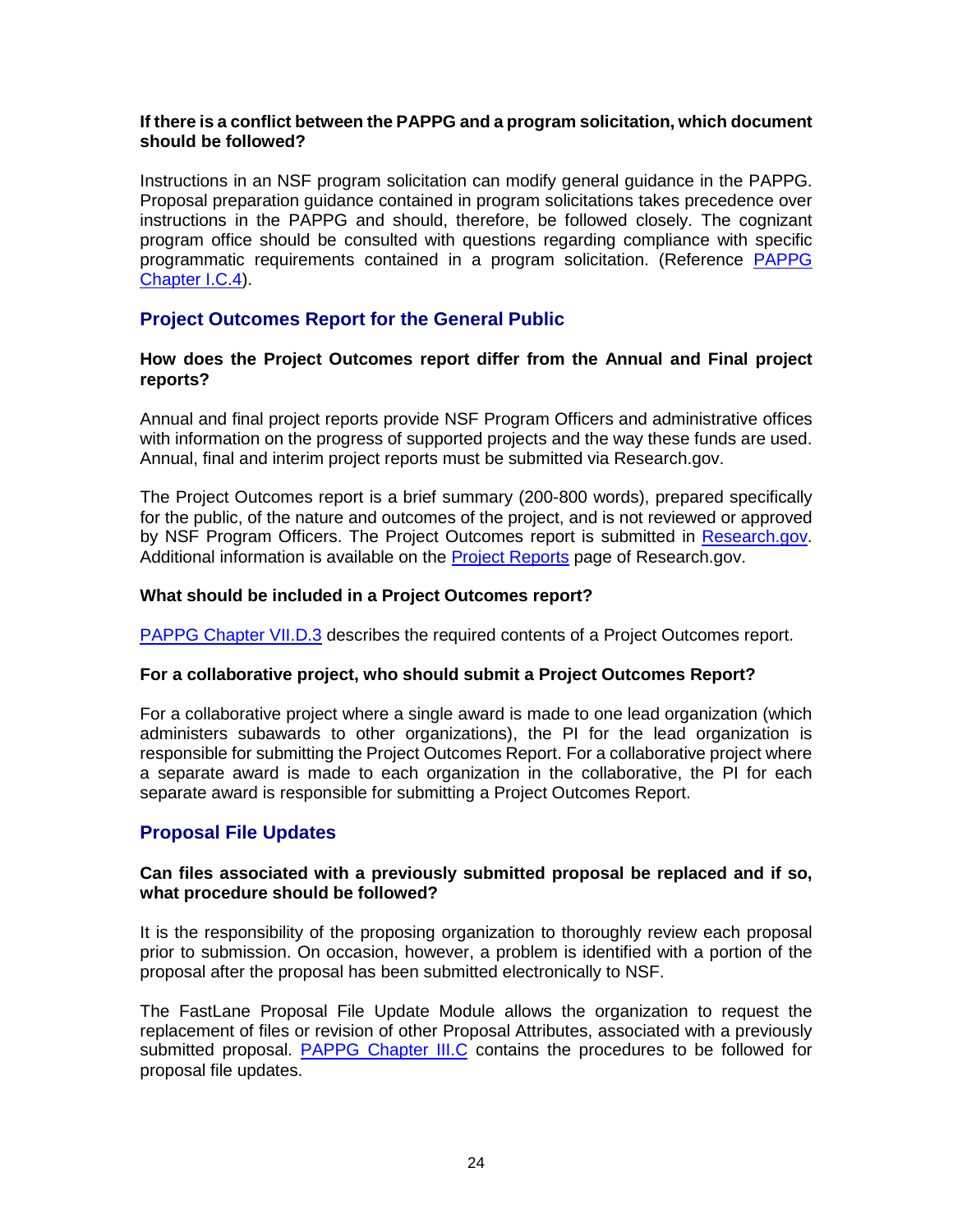The Proposal File Update module, however, may not be used for submission of revised budgets. All budgetary revisions must be submitted through use of the FastLane Revised Proposal Budget Module. The postdoctoral mentoring plan also cannot be corrected through the Proposal File Update module. If a proposer discovers that a postdoctoral mentoring plan needs to be corrected, the proposal must be withdrawn and resubmitted prior to the deadline.

## **Proposal Not Accepted**

### **What does "proposal not accepted" mean?**

Proposal not accepted is defined as FastLane will not permit submission of the proposal because a required component of the proposal is missing, not in compliance with NSF proposal preparation instructions, or the deadline has passed. FastLane will not permit submission of any proposal that fails an automated compliance check resulting in an error. A complete listing of automated proposal compliance checks performed by the system is available on the [NSF website.](https://www.nsf.gov/bfa/dias/policy/autocompliance.jsp) More information is available in [PAPPG Chapter IV.B.](https://www.nsf.gov/pubs/policydocs/pappg17_1/pappg_4.jsp#IVB)

## **Proposal Preparation**

#### **Is there a salary cap for proposals submitted to NSF?**

There is no salary cap for proposals submitted to NSF. Salaries, however, are to be based on the individual faculty member's regular compensation for the continuous period which, under the policy of the organization concerned, constitutes the basis of his/her salary. Except as provided in [PAPPG Chapter X.B.3](https://www.nsf.gov/pubs/policydocs/pappg17_1/pappg_10.jsp#XB3) "Intra-University (IHE) Consulting," charges to Federal grants, irrespective of the basis of computation, will not exceed the proportionate share of the base salary for that period.

#### **Are there specific line spacing requirements that must be used for preparation of a proposal?**

While line spacing (single-spaced, double-spaced, etc.) is at the discretion of the proposer, established page limits must be followed and there also must be no more than 6 lines of type within a vertical space of one inch. (Reference [PAPPG Chapter II.B.2\)](https://www.nsf.gov/pubs/policydocs/pappg17_1/pappg_2.jsp#IIB2).

#### **Are there any specific page numbering requirements which should be used in preparation of a proposal?**

Proposers are advised that FastLane does not automatically paginate a proposal. Each section of the proposal that is uploaded as a file must be individually paginated before upload to FastLane. (Reference [PAPPG Chapter II.B.1\)](https://www.nsf.gov/pubs/policydocs/pappg17_1/pappg_2.jsp#IIB1).

#### **May Uniform Resource Locators (URLs) be included within the Project Description? What about in other sections of the proposal?**

PIs are advised that the project description must be self-contained and are cautioned that URLs (Internet addresses) that provide information related to the proposal must not be used because 1) the information could circumvent page limitations, 2) the reviewers are under no obligation to view the sites and 3) the sites could be altered or abolished between the time of submission and the time of review. Inclusion of URLs in other sections of the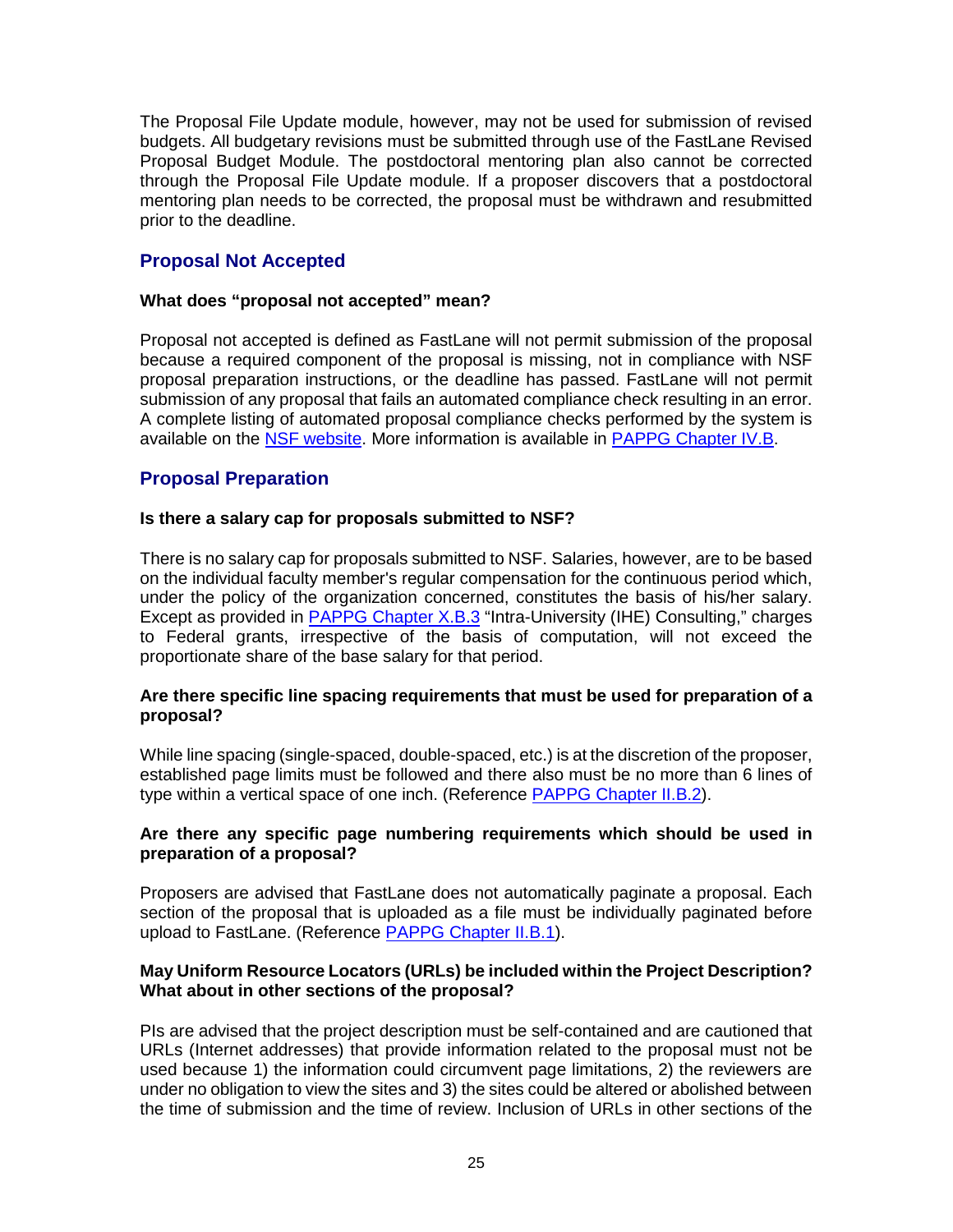proposal is not prohibited by the PAPPG, however, PIs should be advised that reviewers are under no obligation to view the site(s).

### **What are the guidelines concerning collaborative proposals?**

The guidelines relevant to collaborative proposals can be found in [PAPPG Chapter II.D.3.](https://www.nsf.gov/pubs/policydocs/pappg17_1/pappg_2.jsp#IID3) A collaborative proposal is one in which investigators from two or more organizations wish to collaborate on a unified research project. Collaborative proposals may be submitted to NSF in one of two methods: as a single proposal, in which a single award is being requested (with subawards administered by the lead organization); or by simultaneous submission of proposals from different organizations, with each organization requesting a separate award. **All components** of the collaborative proposal must meet any established deadline, and, failure to do so may result in the entire collaborative proposal being returned without review.

### **What information should be included in the "References Cited" section of the proposal?**

Each reference must include the names of all authors (in the same sequence in which they appear in the publication), the article and journal title, book title, volume number, page numbers and year of publication. If the document is available electronically, the website address also should be identified. Proposers must be especially careful to follow accepted scholarly practices in providing citations for source materials relied upon when preparing any section of the proposal. If there are no references cited, a statement to that effect should be included in this section of the proposal and uploaded into FastLane. (Reference [PAPPG Chapter II.C.2.e\)](https://www.nsf.gov/pubs/policydocs/pappg17_1/pappg_2.jsp#IIC2e).

### **What is the NSF policy on submission of appendices?**

All information necessary for the review of a proposal should be contained in Sections a through j of the proposal. Appendices may not be included unless a deviation has been authorized. [PAPPG Chapter II.A](https://www.nsf.gov/pubs/policydocs/pappg17_1/pappg_2.jsp#IIA) contains information on deviations.

#### **If the project will be performed at a location other than the awardee organization, how should that be reflected in the proposal?**

If the project will be performed at the awardee organization, the designated box on the Cover Sheet should be checked. If the project, however, will be performed at a location other than the awardee, the following information (where applicable) should be provided:

- Organization Name (identify the organization name of the primary site where the work will be performed, if different than the awardee);
- Street:
- City;
- State;
- Country; and
- 9-digit Zip Code.

For further information, see the [PAPPG Chapter II.C.2.a\(1\).](https://www.nsf.gov/pubs/policydocs/pappg17_1/pappg_2.jsp#IIC2a)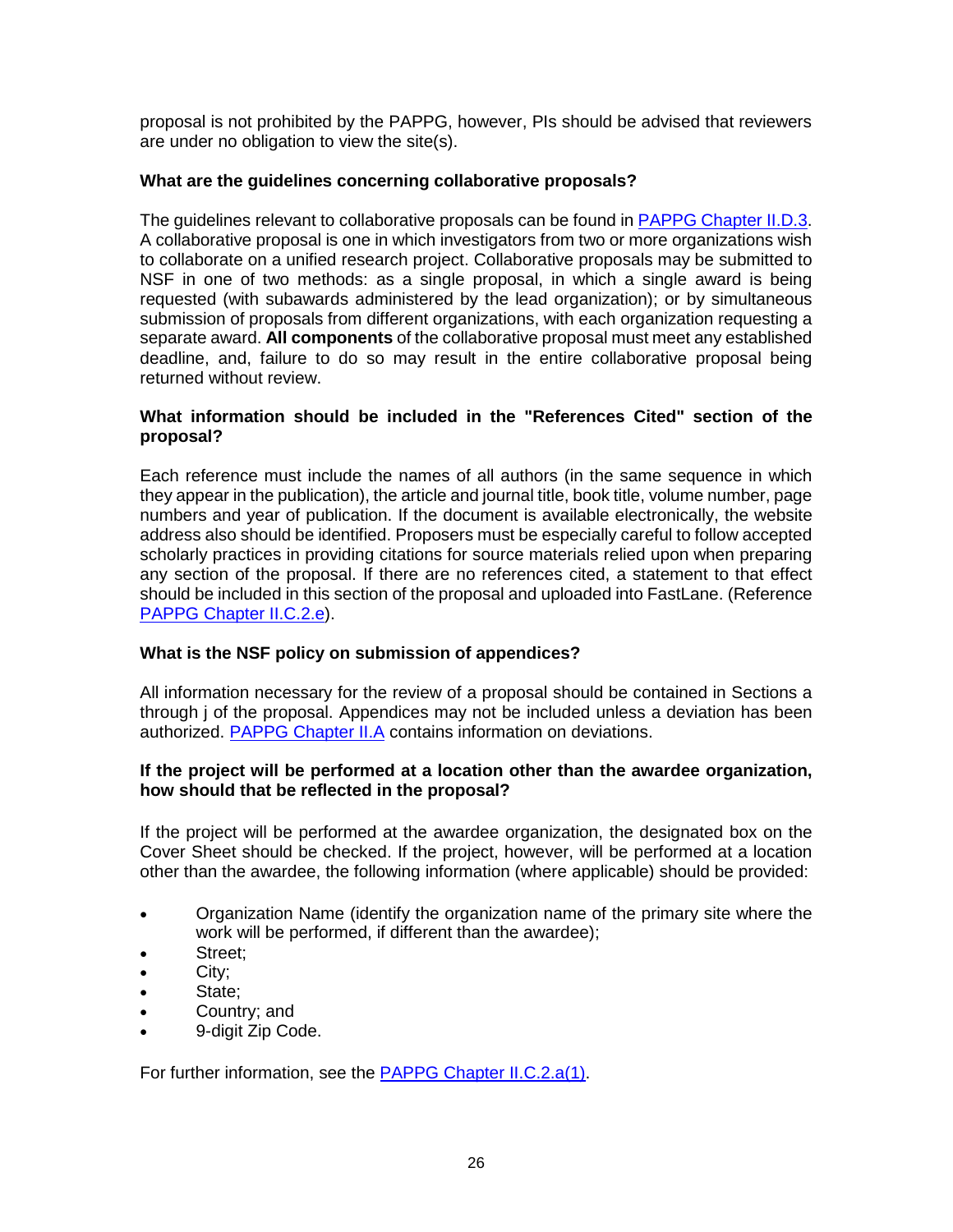## **Proposal Submission**

### **What forms do I need to complete for an NSF proposal?**

All proposal forms and data requirements for submission of a proposal to NSF are available in Grants.gov or the NSF FastLane system. All sections of the proposal listed in [PAPPG Chapter II.C.2](https://www.nsf.gov/pubs/policydocs/pappg17_1/pappg_2.jsp#IIC2) are required parts of the proposal, and must be included with the proposal. Failure to submit the required sections may result in the proposal not being accepted or being returned without review. Detailed information about proposal preparation and submission is available from the Grants.gov and FastLane websites.

## **R**

## **Grants for Rapid Response Research (RAPID)**

### **What is a RAPID proposal and where can I find information about submitting this type of proposal?**

A RAPID type of proposal is used for proposals having a severe urgency with regard to availability of, or access to data, facilities or specialized equipment, including quickresponse research on natural or anthropogenic disasters and similar unanticipated events. PI(s) must contact the NSF Program Officer(s) whose expertise is most germane to the proposal topic before submitting a RAPID proposal. This will facilitate determining whether the proposed work is appropriate for RAPID funding.

More information about the RAPID type of proposal can be found in PAPPG [Chapter II.E.1.](https://www.nsf.gov/pubs/policydocs/pappg17_1/pappg_2.jsp#IIE1)

## **Receipt Dates**

#### **What happens if a deadline date falls on a weekend or Federal holiday?**

If the deadline date falls on a weekend, it will be extended to the following Monday; if the date falls on a Federal holiday, it will be extended to the following business day. (Reference [PAPPG Chapter I.F\)](https://www.nsf.gov/pubs/policydocs/pappg17_1/pappg_1.jsp#IF).

#### **What is the difference between target dates, deadline dates and submission windows?**

The following types of due dates are utilized by NSF:

- **Target dates:** dates after which proposals will still be accepted, although they may miss a particular panel or committee meeting.
- **Deadline dates:** dates after which proposals will not be accepted for review by NSF. The deadline date will be waived only in extenuating circumstances. Such a deviation only may be authorized in accordance with [PAPPG Chapter II.A](https://www.nsf.gov/pubs/policydocs/pappg17_1/pappg_2.jsp#IIA) or in the circumstances outlined in [Chapter I.F.](https://www.nsf.gov/pubs/policydocs/pappg17_1/pappg_1.jsp#IF)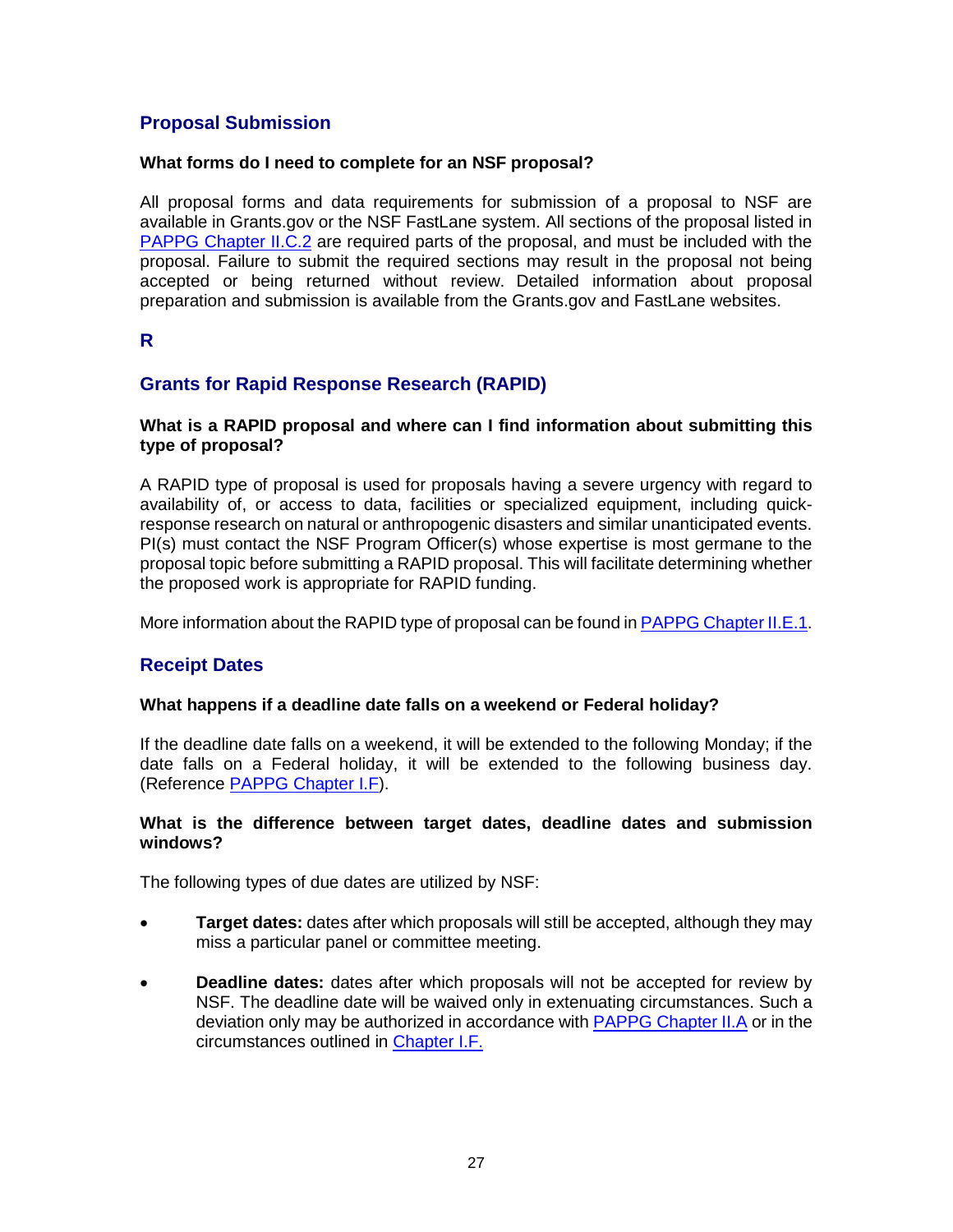• **Submission windows:** designated periods of time during which proposals will be accepted for review by NSF. For purposes of NSF, the end date of a submission window converts to, and follows the same policies as, a deadline date.

These target dates, deadlines and submission windows are published in specific program descriptions, program announcements and solicitations that can be obtained through the NSF website. Proposals must be received by 5 p.m. submitter's local time on the established deadline date. (Reference [PAPPG Chapter I.F\)](https://www.nsf.gov/pubs/policydocs/pappg17_1/pappg_1.jsp#IF).

### **If a proposer needs to request extension of a deadline due to a disaster (hurricane, flood, etc.), what process should be followed?**

In the event of a natural or anthropogenic disaster that interferes with an organization's ability to meet a proposal submission deadline, proposers should contact the cognizant NSF Program Officer in the Division/Office to which they intend to submit their proposal and request authorization to submit a "late proposal." Such contact should be via e-mail (or telephone, if e-mail is unavailable). Where possible, such requests should be submitted in advance of the proposal deadline. Proposers should then follow the written or verbal guidance provided by the cognizant NSF Program Officer. Further information can be found in [PAPPG Chapter I.F.](https://www.nsf.gov/pubs/policydocs/pappg17_1/pappg_1.jsp#IF)

#### **How do I submit a proposal after the deadline date if an extension has been granted due to a natural or anthropogenic disaster?**

When an exception to the deadline date has been granted, proposers must check the "Special Exception to the Deadline Date Policy" box on the NSF Cover Sheet in FastLane. This will indicate to the system that NSF approval has been obtained. A statement identifying the nature of the event that impacted the ability to submit the proposal on time should be uploaded under "Nature of Natural of Anthropogenic event" in the Single Copy Document section in FastLane. If available, written approval from the cognizant NSF Program Officer also should be uploaded under "Additional Single Copy Documents" in the Single Copy Document section in FastLane. (Reference [PAPPG Chapter I.F\)](https://www.nsf.gov/pubs/policydocs/pappg17_1/pappg_1.jsp#IF).

## **Reconsideration**

## **What is the process for requesting reconsideration of an NSF funding decision?**

A PI whose proposal for NSF support has been declined generally will receive information and an explanation of the reason(s) for declination along with copies of the reviews considered in making the decision.

If the explanation provided does not satisfy the PI, he/she may request that the cognizant NSF Assistant Director or Office Head reconsider the action to determine whether the proposal received a fair and reasonable review, both substantively and procedurally. Consult [PAPPG Chapter IV.D](https://www.nsf.gov/pubs/policydocs/pappg17_1/pappg_4.jsp#IVD) for additional information on the NSF reconsideration process, including the categories of actions that are subject to the NSF reconsideration policy.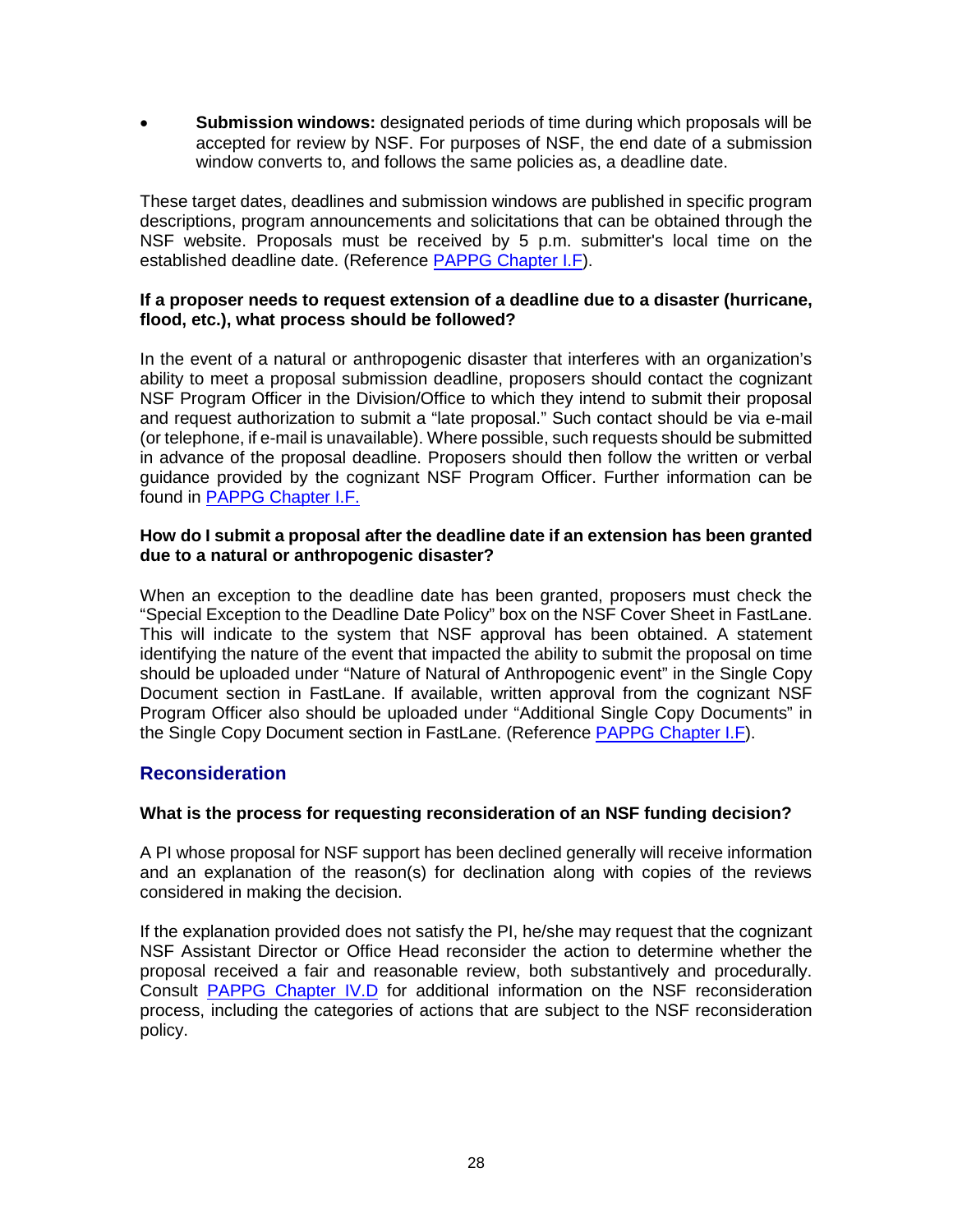## **References Cited**

#### **Will a proposal be returned if a website address is not included in a reference citation?**

The NSF guidelines on References Cited are available in **PAPPG Chapter II.C.2.e.** 

If the proposer has a website address readily available, that information should be included in the citation. It is not NSF's intent, however, to place an undue burden on proposers to search for the URL of every referenced publication. Therefore, inclusion of a website address is optional.

### **Renewal Proposals**

#### **What guidelines are important to know when submitting a renewal proposal?**

A traditional renewal application competes with all other applications and must be developed as fully as though the applicant is applying for the first time. In preparing a renewal proposal, proposers should assume that reviewers will not have access to previously submitted versions of the proposal. In addition, the National Science Board strongly endorses the principle that all expiring awards are subject to recompetition. See [PAPPG Chapter V](https://www.nsf.gov/pubs/policydocs/pappg17_1/pappg_5.jsp) for more information on renewal proposals and a link to the NSB resolution.

## **Grants for Research Advanced by Interdisciplinary Science and Engineering (RAISE)**

#### **What is a RAISE proposal and where can I find information about submitting this type of proposal?**

A RAISE type of proposal may be used to support bold, interdisciplinary projects whose:

- Scientific advances lie in great part outside the scope of a single program or discipline, such that substantial funding support from more than one program or discipline is necessary.
- Lines of research promise transformational advances.
- Prospective discoveries reside at the interfaces of disciplinary boundaries that may not be recognized through traditional review or co-review.

To receive funding as a RAISE-appropriate project, all three criteria must be met. RAISE is not intended to be used for projects than can be accommodated within other types of proposals or that continue well established practices. Prospective PI(s) must receive approval to submit a proposal from at least two NSF Program Officers, in intellectually distinct programs, whose expertise is most germane to the proposal topics.

More information about the RAISE type of proposal can be found i[n PAPPG Chapter II.E.3.](https://www.nsf.gov/pubs/policydocs/pappg17_1/pappg_2.jsp#IIE3)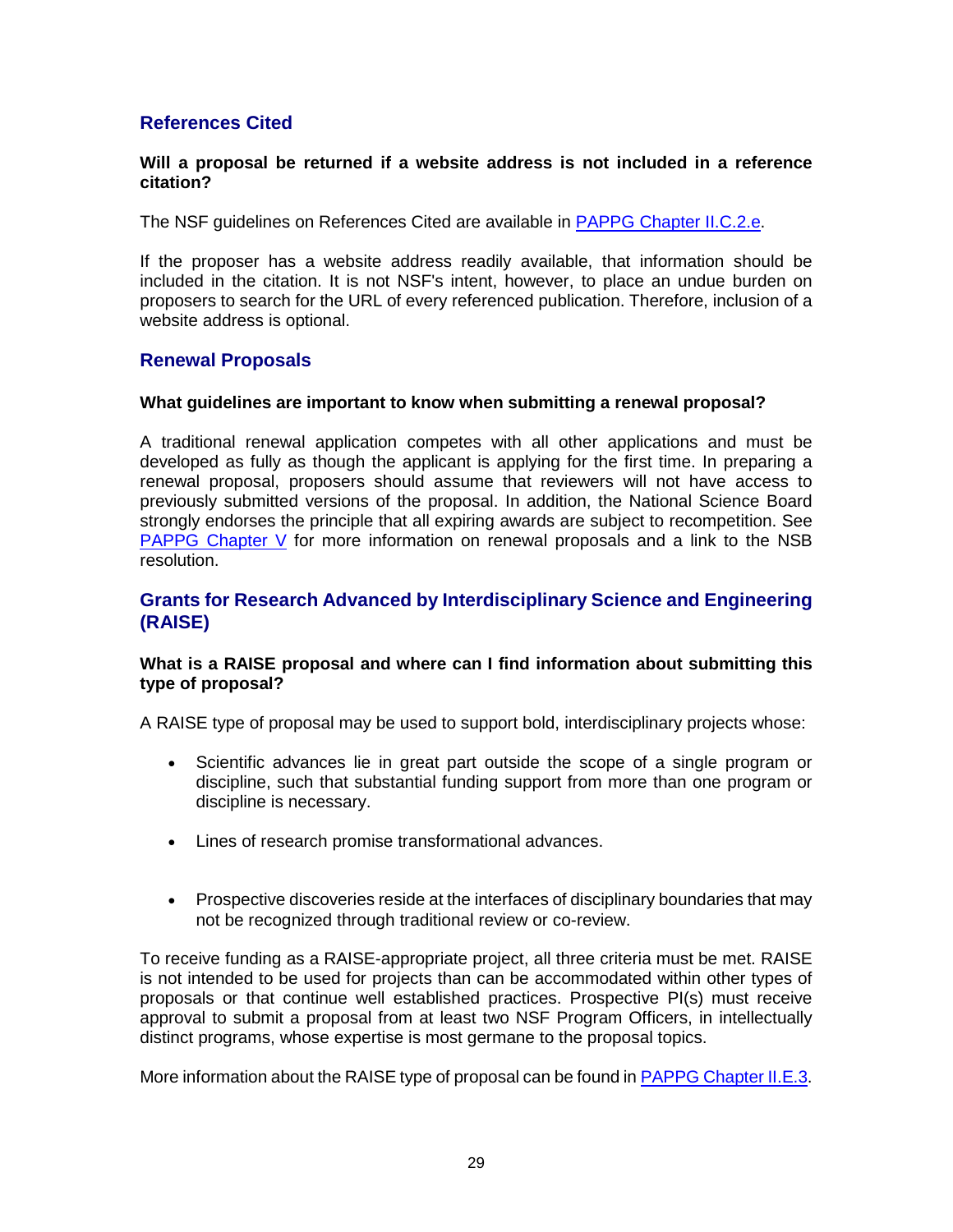## **Research Performance Progress Report (RPPR)**

#### **What is the Research Performance Progress Report?**

The [Research Performance Progress Report](http://www.nsf.gov/bfa/dias/policy/rppr/index.jsp) is the result of a Government-wide effort to create greater consistency in the administration of Federal research awards by streamlining and standardizing reporting formats. The RPPR is used by agencies that support research and research-related activities for use in submission of progress reports.

NSF has developed the RPPR as a service within Research.gov. PIs and co-PIs use Research.gov to meet all NSF project reporting requirements, including submission of annual, final, interim and Project Outcomes Reports.

#### **Where can I find more information about the RPPR?**

More information may be found on the [Project Reports](http://www.research.gov/research-portal/appmanager/base/desktop?_nfpb=true&_pageLabel=research_node_display&_nodePath=/researchGov/Service/Desktop/PublicOutcomesReport.html) page of Research.gov.

## **Responsible Conduct of Research (RCR)**

#### **Where can a proposer find more information about NSF's RCR policy?**

Information about NSF's RCR policy, including links to important documents, is available on the [DIAS/Policy Office webpage.](http://www.nsf.gov/bfa/dias/policy/rcr.jsp)

### **Resubmissions**

#### **Can a proposer resubmit a previously declined proposal?**

A declined proposal may be resubmitted, but only after it has undergone substantial revision. Resubmissions that have not clearly taken into account the major comments or concerns resulting from the prior NSF review may be returned without review. NSF will treat the revised proposal as a new proposal, subject to the standard review procedures. (Reference [PAPPG Chapter IV.E\)](https://www.nsf.gov/pubs/policydocs/pappg17_1/pappg_4.jsp#IVE).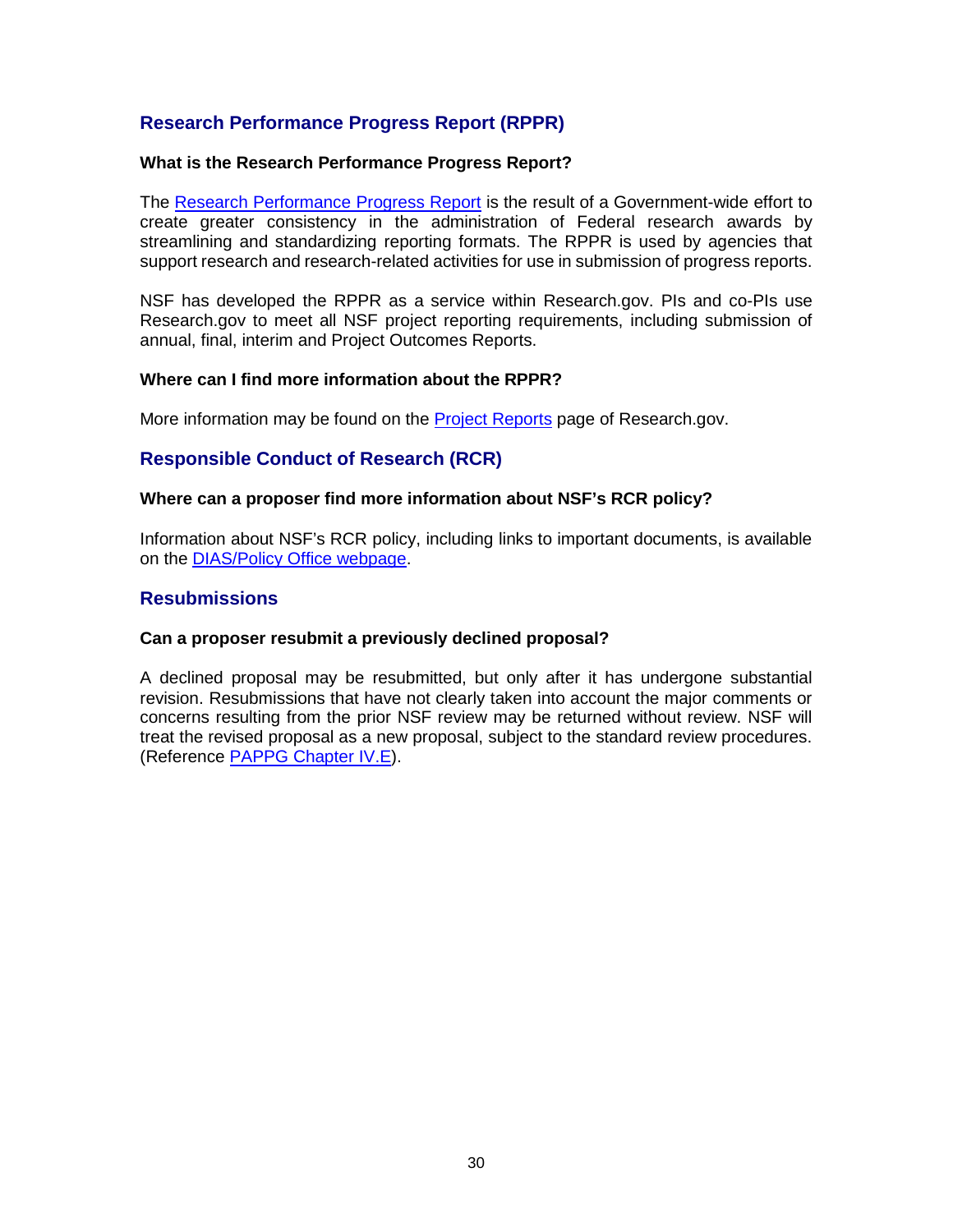## **Returns**

## **For what reasons does NSF return a proposal without review?**

The various reasons why NSF may return a proposal without review are listed in [PAPPG](https://www.nsf.gov/pubs/policydocs/pappg17_1/pappg_4.jsp#IVB)  [Chapter IV.B.](https://www.nsf.gov/pubs/policydocs/pappg17_1/pappg_4.jsp#IVB)

## **Reviewer**

### **How can I volunteer to be a reviewer for NSF?**

In order to become an NSF reviewer, the individual should identify the program(s) that most closely fit their expertise and send an email to the responsible NSF Program Officer(s). Additional information on how to become a reviewer can be found on the [NSF](https://www.nsf.gov/bfa/dias/policy/merit_review/reviewer.jsp)  [website.](https://www.nsf.gov/bfa/dias/policy/merit_review/reviewer.jsp)

## **S**

## **Senior Personnel**

### **How is the term "senior personnel" defined?**

The term "senior personnel" includes:

1. (co) Principal Investigator/Project Director (PI/PD) -- the individual(s) designated by the proposer, and approved by NSF, who will be responsible for the scientific or technical direction of the project. NSF does not infer any distinction in scientific stature among multiple PIs, whether referred to as PI or co-PI. If more than one, the first one listed will serve as the contact PI, with whom all communications between NSF program officials and the project relating to the scientific, technical and budgetary aspects of the project should take place. The PI and any identified co-PIs, however, will be jointly responsible for submission of the requisite project reports.

2. Faculty Associate (faculty member) (or equivalent) -- an individual other than the Principal Investigator(s) considered by the performing institution to be a member of its faculty (or equivalent) or who holds an appointment as a faculty member at another institution, and who will participate in the project being supported. (Reference [PAPPG](https://www.nsf.gov/pubs/policydocs/pappg17_1/pappg_2.jsp#2ex7)  [Exhibit II-7\)](https://www.nsf.gov/pubs/policydocs/pappg17_1/pappg_2.jsp#2ex7).

#### **Does the "2 month" salary rule apply to all senior personnel or only to faculty on academic appointments?**

Yes, the salary policy contained in [PAPPG Chapter II.C.2.g.\(i\)](https://www.nsf.gov/pubs/policydocs/pappg17_1/pappg_2.jsp#IIC2gi) does apply to all senior personnel listed on the NSF budget, not just faculty on academic appointments. The policy does, however, allow for flexibility to request more than two months of salary per year, when applicable. If proposers request more than two months, the needed salary support should be put on the proposal budget and will need to be very well justified in the budget justification. If more than 2 months is approved by NSF, it will be included on the award budget.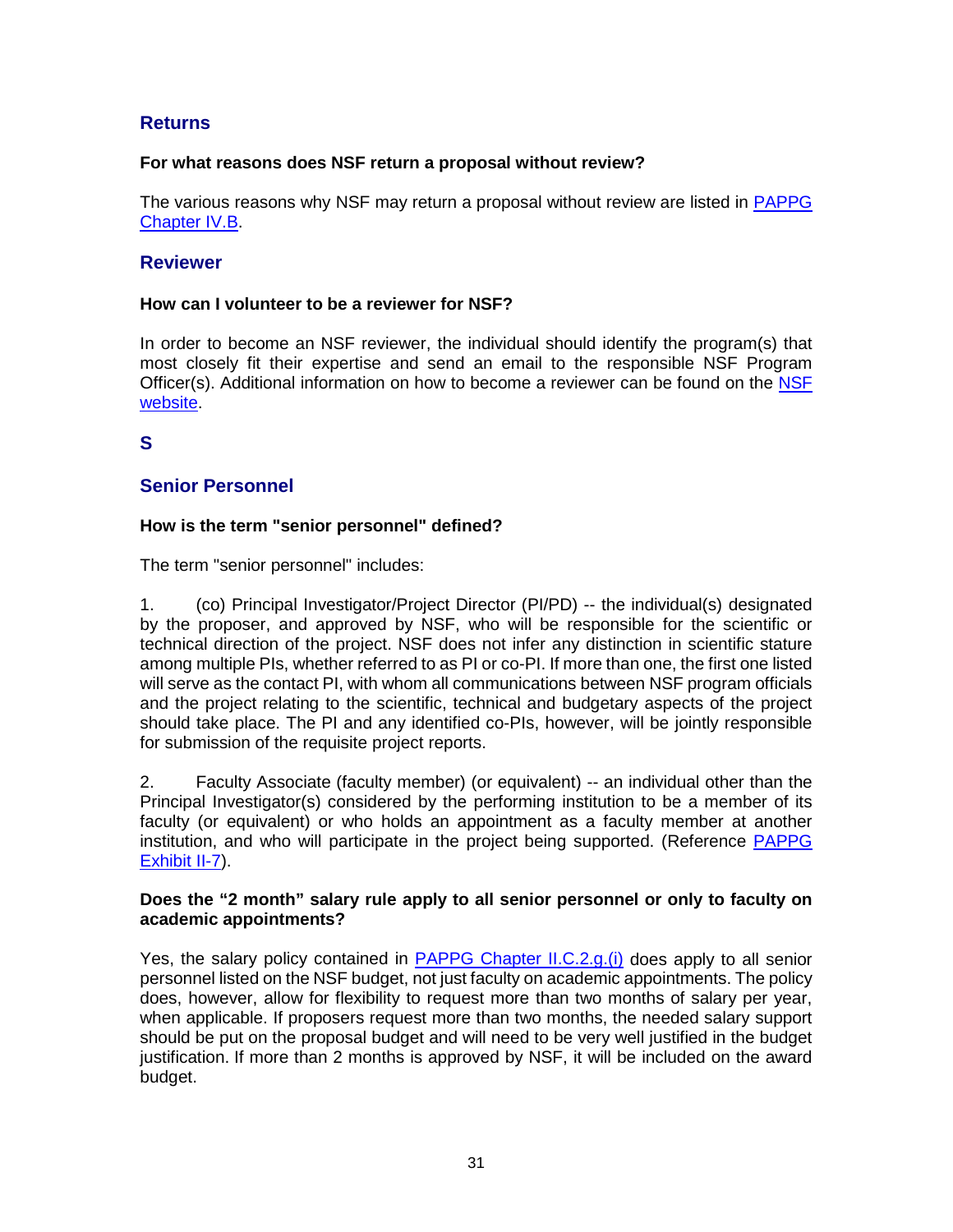#### **Must grantees request prior NSF approval if making a change post-award to the amount originally budgeted for senior personnel salary?**

NSF has not changed the terms and conditions or any of our post-award prior approval requirements (See [PAPPG Exhibit VII-1\)](https://www.nsf.gov/pubs/policydocs/pappg17_1/pappg_7ex1.pdf). Therefore, under normal rebudgeting authority, a grantee can internally approve an increase in person months devoted to the project after an award is made, even if doing so results in salary support for senior personnel exceeding the 2 month salary rule. No prior approval from NSF is necessary. The caveat is if the change would cause the objectives or scope of the project to change, then the grantee would have to submit an approval request via Research.gov. Since salary can amount to a large part of the budget, there may very well be a scope change with addition of salary, especially if, for example, the PI decided not to hire a graduate student in order to have enough money to cover the salary increase.

#### **Is it possible to remove the PI or other senior personnel from the proposal budget in FastLane?**

For consistency with the NSF cost sharing policy, if person months will be requested for senior personnel, a corresponding salary amount must be entered on the budget. If no person months and no salary are being requested for senior personnel, they should be removed from section A of the budget. Their name(s) will remain on the Cover Sheet and the individual(s) role on the project should be described in the Facilities, Equipment and other Resources section of the proposal. See [PAPPG Chapter II.C.2.i](https://www.nsf.gov/pubs/policydocs/pappg17_1/pappg_2.jsp#IIC2i) for additional information.

#### **If PIs can be taken off the budget in FastLane, does this mean that there is no minimum effort requirement for PIs on NSF-sponsored projects?**

The PAPPG coverage reminds recipients that they remain subject to the provisions of OMB M-01-06, "*Clarification of OMB A-21 Treatment of Voluntary Uncommitted Cost Sharing and Tuition Remission Costs*," regarding requirements for committing and tracking "some level" of faculty (or senior researcher) effort as part of the organized research base.

## **Special Considerations**

**Where can a proposer find information on conflicts of interest (the investigator financial disclosure policy)? Does NSF provide a written sample of an organizational conflicts of interest policy? Who should a proposer contact if there are questions?**

The [PAPPG Chapter IX.A](https://www.nsf.gov/pubs/policydocs/pappg17_1/pappg_9.jsp#IXA) provides information on NSF's conflicts of interest policy. NSF does not provide written samples of such policies. Questions regarding the NSF conflicts of interest policy should be directed to the Office of the General Counsel on (703) 292 8060.

#### **Are there any special requirements for proposals which involve the use of human subjects?**

Projects involving research with human subjects must ensure that subjects are protected from research risks in conformance with the relevant Federal policy known as the Common Rule (*Federal Policy for the Protection of Human Subjects, 45 CFR 690*). All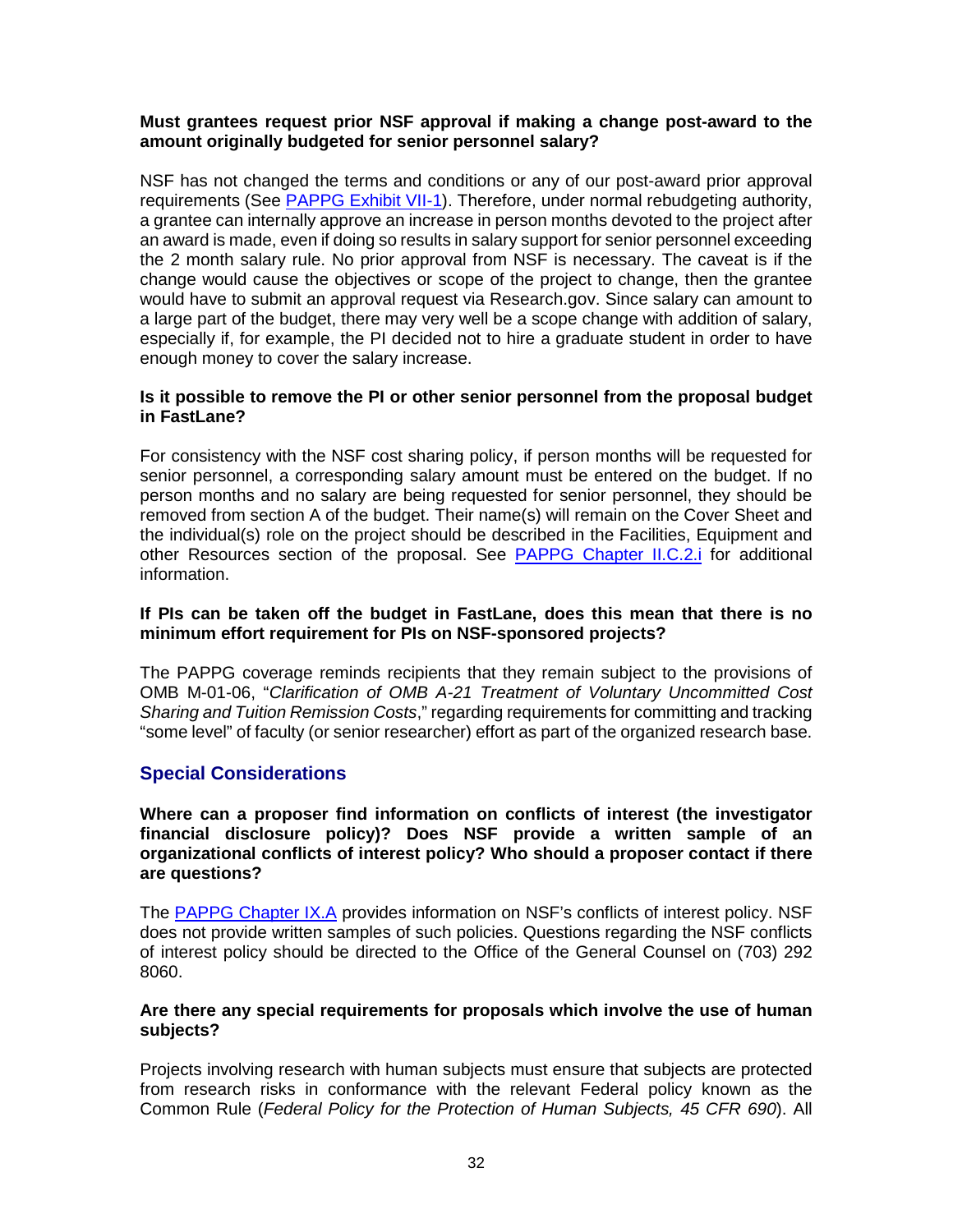projects involving human subjects must either (1) have approval from the organization's Institutional Review Board (IRB) before issuance of an NSF award or, (2) must affirm that the IRB has declared the research exempt from IRB review, in accordance with the applicable subsection, as established in section 101(b) of the Common Rule.

For projects lacking definite plans for the use of human subjects, their data or their specimens, pursuant to 45 CFR 690.118, NSF can accept a determination notice that establishes a limited time period under which the PI may conduct preliminary or conceptual work that does not involve human subjects. (Reference [PAPPG Chapter II](https://www.nsf.gov/pubs/policydocs/pappg17_1/pappg_2.jsp#IID5)  [D.5\)](https://www.nsf.gov/pubs/policydocs/pappg17_1/pappg_2.jsp#IID5).

## **Special Programs**

#### **Does NSF fund projects for targeted or special programs?**

NSF sponsors many funding programs for special purposes. Examples include Doctoral Dissertation Research Improvement Grants and Research Experiences for Undergraduates. Information about these and other programs can be found on the [NSF](https://www.nsf.gov/funding/index.jsp)  [website.](https://www.nsf.gov/funding/index.jsp)

#### **Subawards**

#### **What documentation is needed for subawards?**

The basic items are a clear description of the work to be performed, the basis for selection of the subawardee (except for collaborative/joint arrangements) and a separate budget and budget justification for each subaward. (Reference [PAPPG Chapter II.C.2.g\(vi\)\(e\)\)](https://www.nsf.gov/pubs/policydocs/pappg17_1/pappg_2.jsp#IIC2gvie).

### **Submission Windows**

#### **I'm familiar with deadlines and target dates, but what is the definition of a submission window?**

Submission windows are designated periods of time during which proposals will be accepted for review by NSF. It is NSF's policy that the end date of a submission window converts to, and is subject to, the same policies as a deadline date. (Reference [PAPPG](https://www.nsf.gov/pubs/policydocs/pappg17_1/pappg_1.jsp#IF)  [Chapter I.F\)](https://www.nsf.gov/pubs/policydocs/pappg17_1/pappg_1.jsp#IF).

Target dates, deadlines and submission windows are published in specific program descriptions, program announcements and solicitations that can be obtained from NSF at [pubs@nsf.gov](mailto:pubs@nsf.gov) or electronically through the [NSF website.](https://www.nsf.gov/funding/pgm_list.jsp?org=NSF&ord=date)

### **Supplements**

#### **How do I apply for supplemental funding?**

In unusual circumstances, small amounts of supplemental funding and up to six months of additional support may be requested to assure adequate completion of the original scope of work. The grantee must submit a request for supplemental funding at least two months before funds are needed.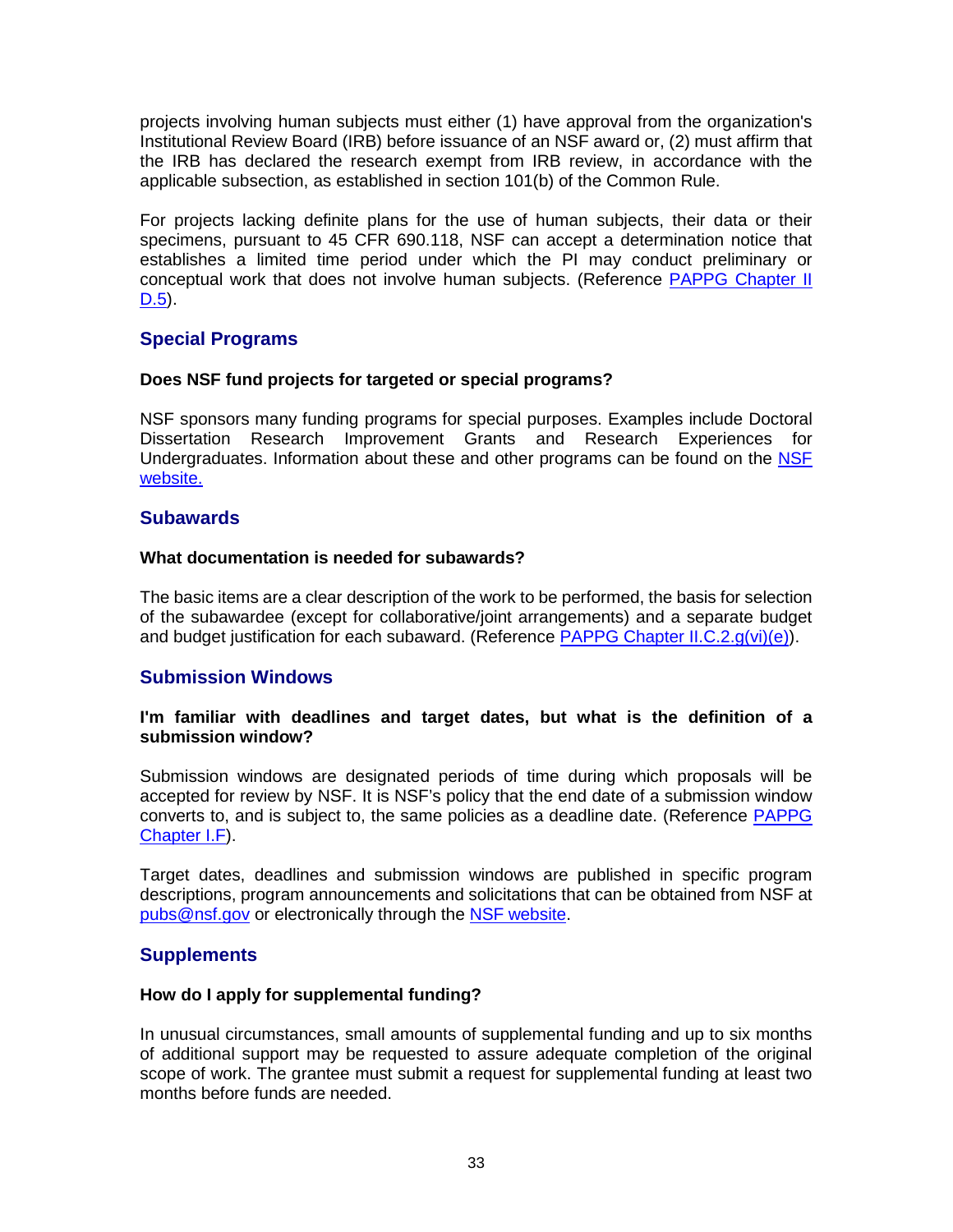Requests for supplemental funding must be initiated in the FastLane system by using the "Supplemental Funding Request" function. Grantees should contact the cognizant NSF Program Officer prior to submitting a request for supplemental funding. (Reference [PAPPG Chapter VI.E.4\)](https://www.nsf.gov/pubs/policydocs/pappg17_1/pappg_6.jsp#VIE4).

## **System for Award Management (SAM)**

## **Does a proposer have to be registered in SAM?**

Each proposer must be registered in the SAM database prior to submission of the proposal. Subawardees named in the proposal, however, do not need to be registered in SAM. SAM is the primary registrant database for the US Government. SAM collects, validates, stores and disseminates data in support of agency assistance and acquisition missions, including Federal agency grant and contract awards. This SAM registration must be maintained with current information at all times during which the organization has an active award or a proposal under consideration by NSF. Failure to comply with the SAM registration requirement prior to proposal submission may impact the processing of the proposal. To register in SAM, go to [https://www.sam.gov.](https://www.sam.gov/) Proposers are advised that it takes approximately three-to-five business days to complete the registration process.

## **T**

## **Technology Expenses**

### **Can technology devices such as Smartphones, iPhones, iPads, etc. be charged directly to an NSF award?**

A computing device is considered a supply if the acquisition cost is less than the lesser of the capitalization level established by the proposer or \$5,000, regardless of the length of its useful life. As such, the cost of computing devices are allowable, so long as the devices are essential and allocable, but not solely dedicated to the performance of the NSF project. (Reference PAPPG Chapter II.C.2. $q(vi)(a)$  and 2 CFR § 200.453).

## **Transfer of the Award**

### **What procedure should be followed if a PI plans to leave an organization during the course of an active award?**

If a PI plans to leave an organization during the course of an award, the organization has the prerogative to nominate a replacement PI, request that the award be terminated, or transfer the award (via NSF) to the PI's new organization. Replacement PIs are subject to NSF approval. In those cases where a particular PI's participation is integral to a given project and the PI's original and new organizations agree, an award transfer request shall be submitted via the Notification and Request module in the FastLane system.

See [PAPPG Chapter VII.B.2.f](https://www.nsf.gov/pubs/policydocs/pappg17_1/pappg_7.jsp#VIIB2f) for additional information on award transfers.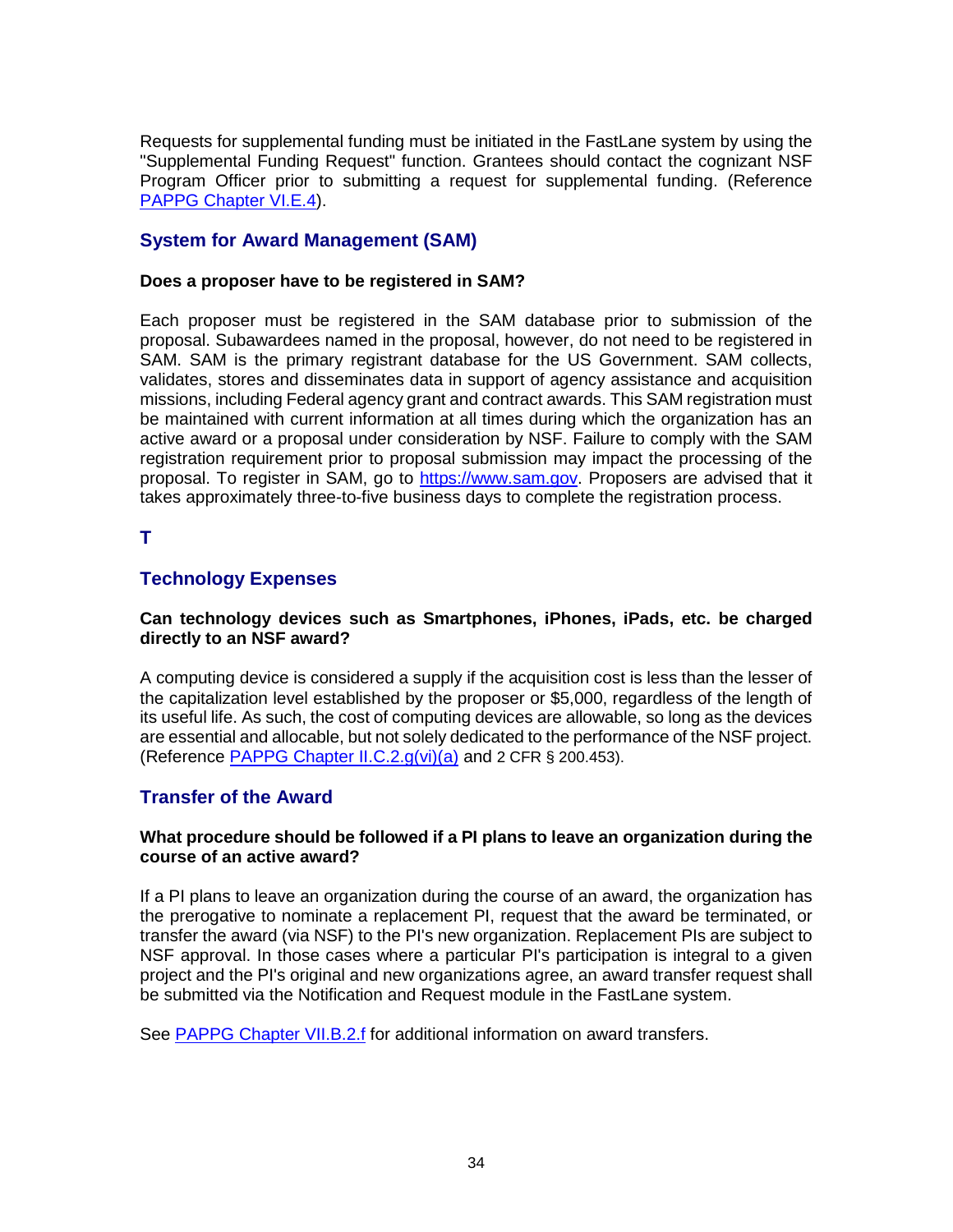# **Travel**

#### **I will be flying to a location that does not have a City Pair fare with my starting destination, but I will change planes in a city that does have a City Pair fare with my final destination. Am I required to fly an American carrier for the part of the trip that has a City Pair fare?**

No. The requirement is only that the grantee determines if there is a City Pair fare between the starting airport and the final destination airport. If there is no city pair between the starting airport and the final destination, the traveler could fly the entire way on a foreign flag air carrier or part of the way on a U.S. flag air carrier and part of the way on a foreign flag air carrier.

### **Can I charge temporary dependent care costs to my NSF grant?**

Temporary dependent care costs are only allowable on a Federal award if the charging of these costs is consistent with the organization's documented travel policy for all organizational travel. The other conditions in 2 CFR  $\S$  200.474(c)(1) must also be met.

#### **Are visa fees allowable as a direct cost on NSF grants?**

NSF's position on the allowability of direct charging visa costs is consistent with 2 CFR § 200.463(d). This section specifically makes the distinction between short-term, travel visa costs, which may be directly charged to a grant if they meet the criteria outlined in section 200.463(d), and longer-term immigration visas, which may not.

## **Tuition Remission**

### **What is NSF's policy on treatment of tuition remission?**

Tuition remission is generally treated as part of an organization's fringe benefit rate or as a direct cost. NSF's policy is that colleges and universities should budget tuition remission consistent with its negotiated indirect cost rate agreement. If tuition remission is budgeted as a direct cost, it should be listed in the "Other" category of the NSF budget under "Other Direct Costs."

## **Types of Submissions**

#### **What types of submissions may be required under NSF program solicitations?**

NSF utilizes three types of submissions – Letters of Intent, Preliminary proposals and Full proposals. A program solicitation can require any of these types of submissions.

More information on these types of submissions and the circumstances under which they are used can be found in the [PAPPG Chapter I.D.](https://www.nsf.gov/pubs/policydocs/pappg17_1/pappg_1.jsp#ID)